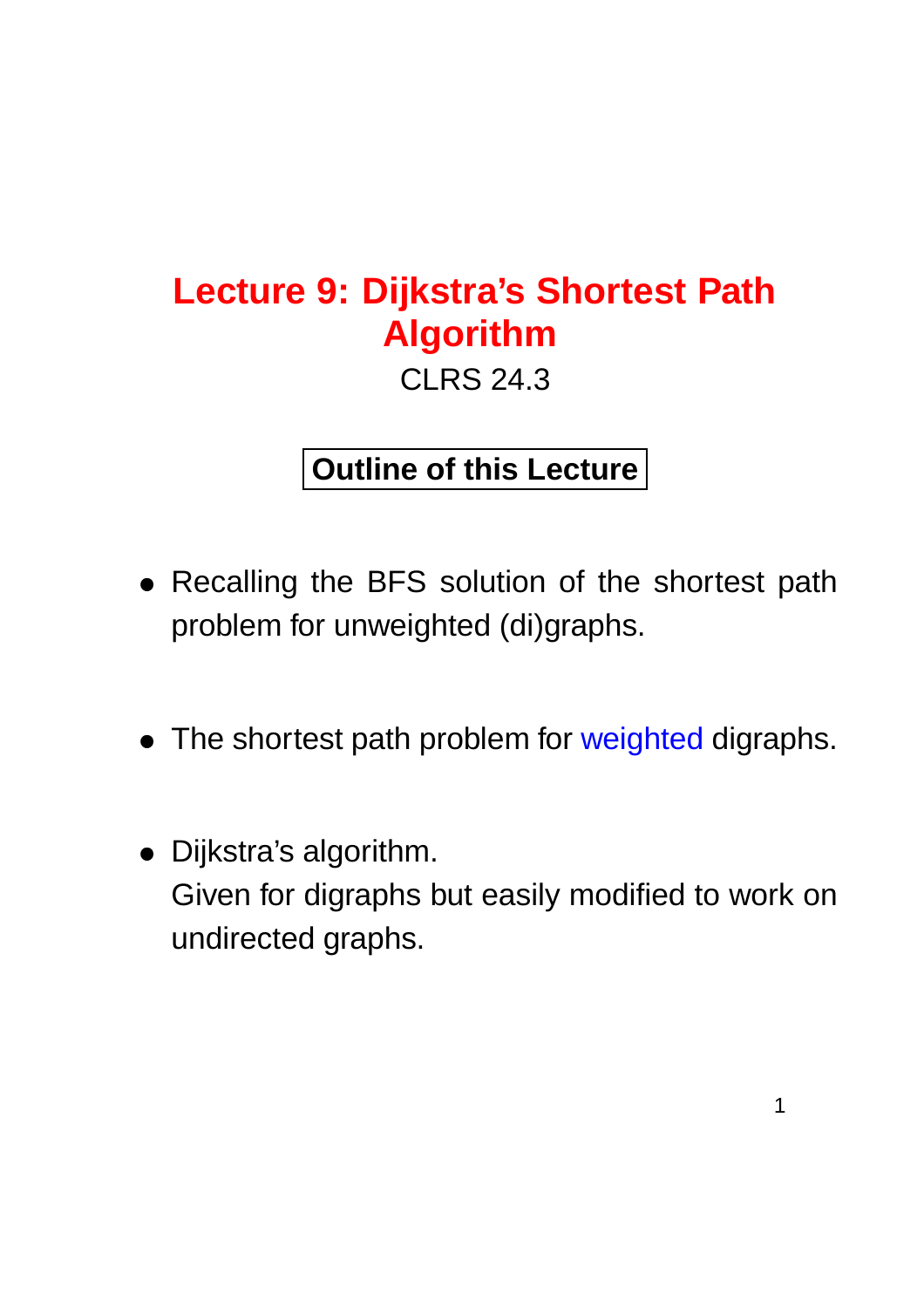#### **Recall: Shortest Path Problem for Graphs**

Let  $G = (V, E)$  be a (di)graph.

- The shortest path between two vertices is a path with the shortest **length** (least number of edges). Call this the **link-distance**.
- Breadth-first-search is an algorithm for finding shortest (link-distance) paths from a single source vertex to all other vertices.
- BFS processes vertices in increasing order of their distance from the root vertex.
- $\bullet\,$  BFS has running time  $O(|V|+|E|).$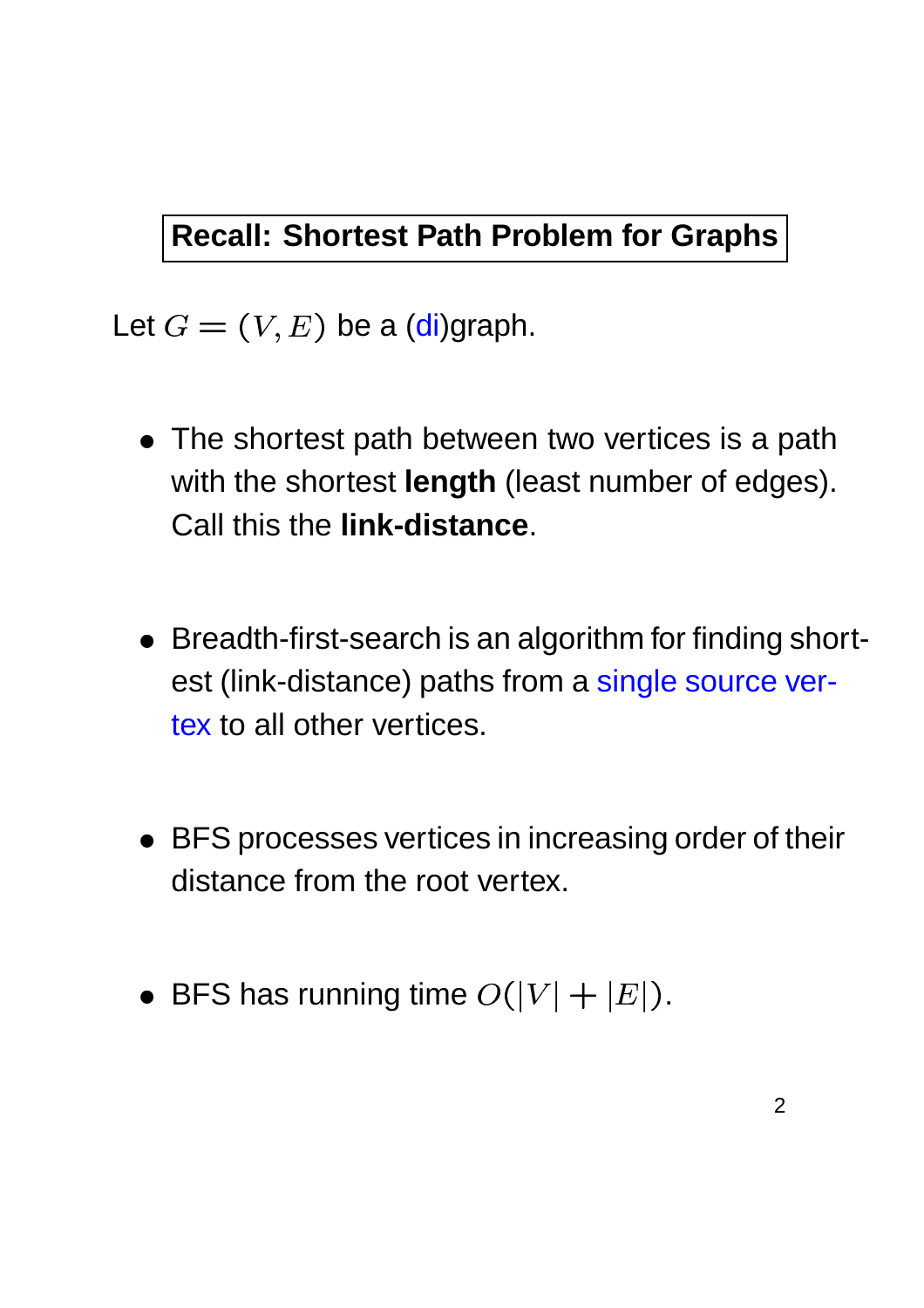#### **Shortest Path Problem for Weighted Graphs**

Let  $G = (V, E)$  be a weighted digraph, with weight function  $w\,:\,E\,\mapsto\, {\bf R}$  mapping edges to real-valued weights. If  $e = (u,v)$ , we write  $w(u,v)$  for  $w(e)$ . .

• The length of a path  $p = \langle v_0, v_1, ..., v_k \rangle$  is the sum of the weights of its constituent edges:

$$
\text{length}(p) = \sum_{i=1}^k w(v_{i-1}, v_i).
$$

 $\bullet\,$  The  $\,$  distance from  $u$  to  $v,$  denoted  $\delta(u,v),$  is the length of the minimum length path if there is a path from  $u$  to  $v$ ; and is  $\infty$  otherwise.



 $\mathbb{R}^m$  length $(\langle a, b, c, e \rangle) = 6$  $\sigma$   $\sim$   $\sigma$  distance from a to e is 6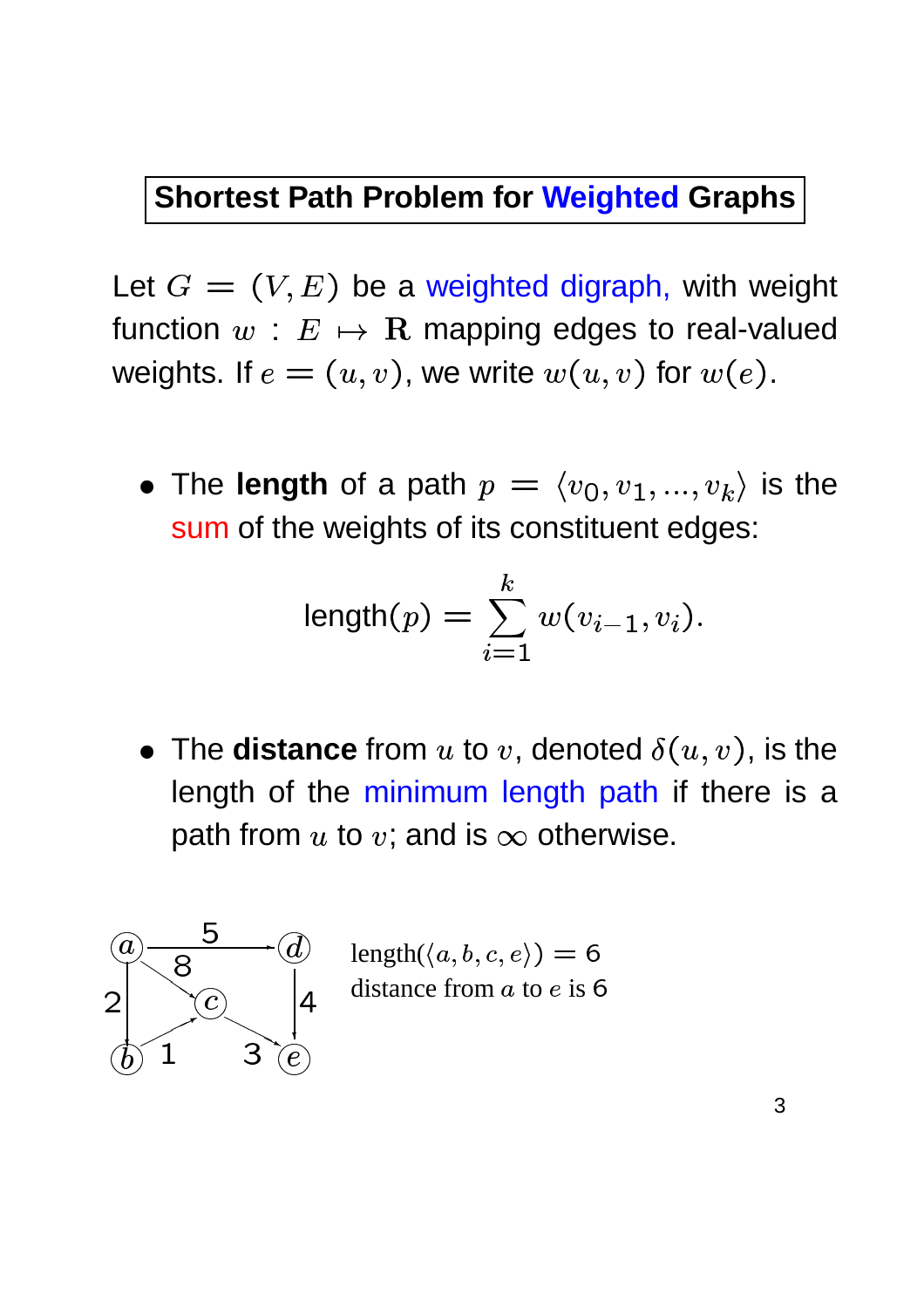### **Single-Source Shortest-Paths Problem**

**The Problem:** Given a digraph with positive edge weights  $G=(V,E)$ and a distinguished source vertex,  $s \in V,$ determine the distance and a shortest path from the source vertex to every vertex in the digraph.

**Question:** How do you design an efficient algorithm for this problem?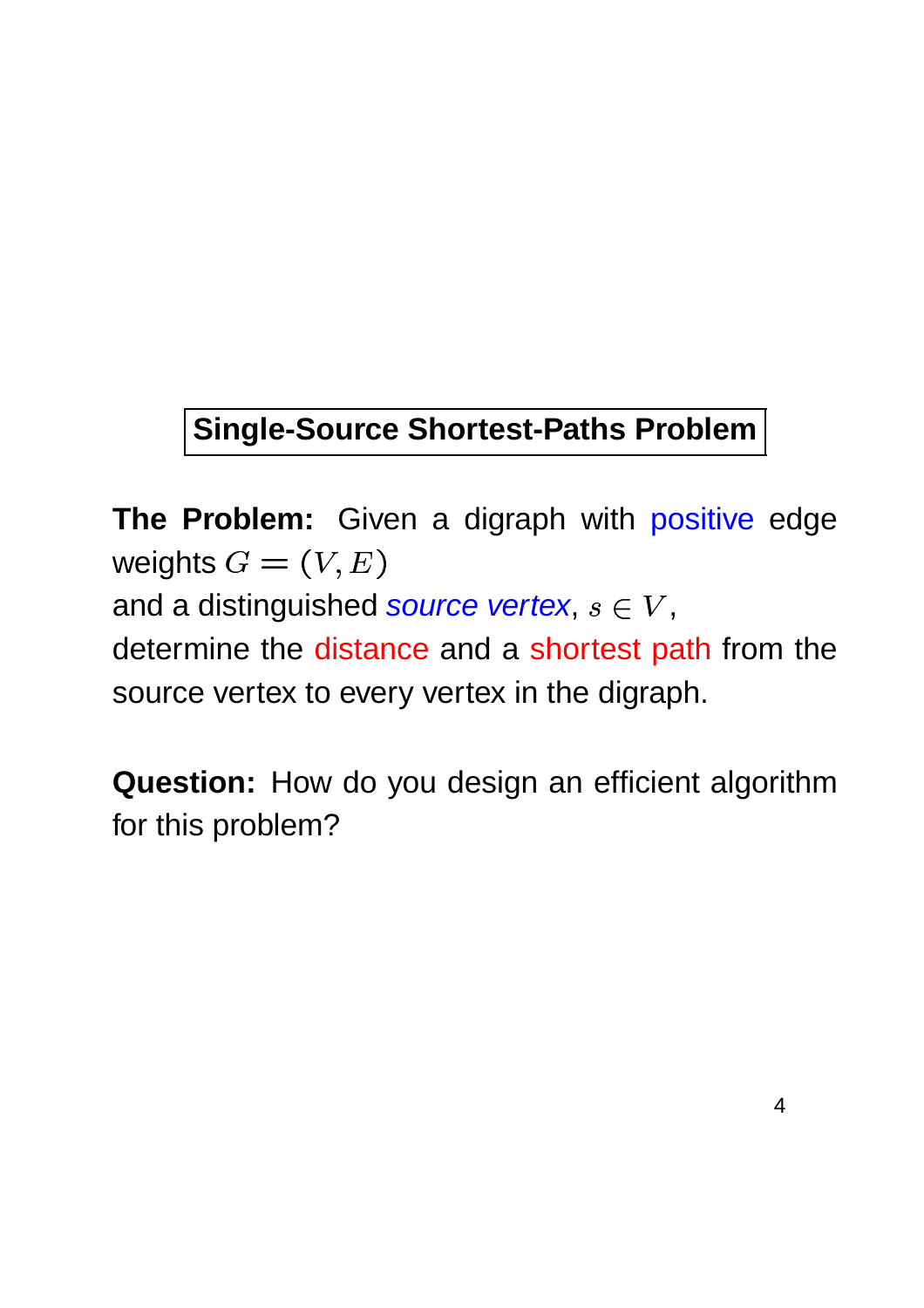### **Single-Source Shortest-Paths Problem**

**Important Observation:** Any subpath of a shortest path must also be a shortest path. Why?

**Example:** In the following digraph,  $\langle a, b, c, e \rangle$  is a shortest path. The subpath  $\langle a,b,c\rangle$  is also a shortest path.



 $\mathbb{R}^m$  length $(\langle a, b, c, e \rangle) = 6$ 

**Observation** Extending this idea we observe the existence of a *shortest path tree* in which distance from source to vertex  $v$  is length of shortest path from source to vertex in original tree.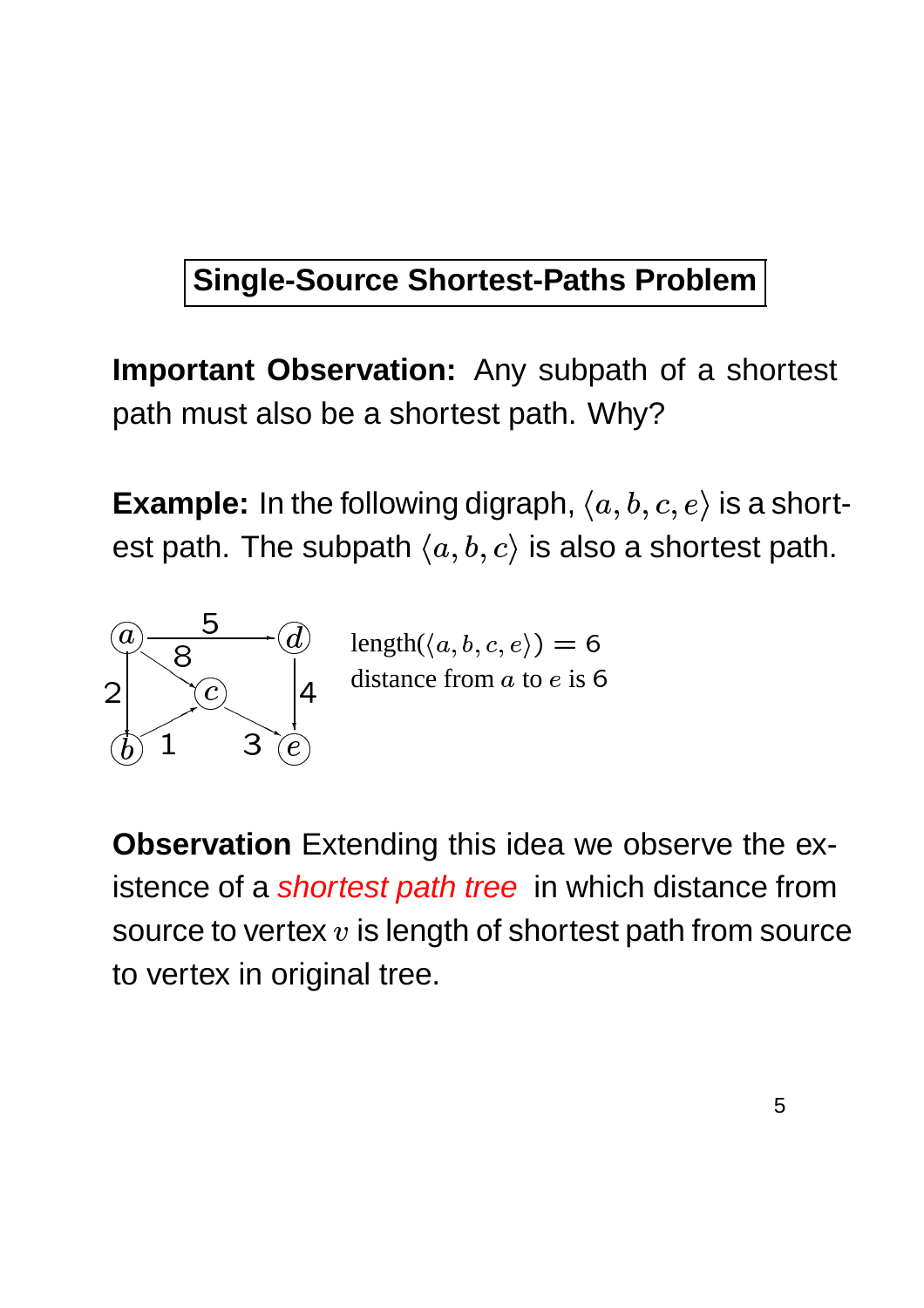### **Intuition behind Dijkstra's Algorithm**

- Report the vertices in increasing order of their distance from the source vertex.
- Construct the shortest path tree edge by edge; at each step adding one new edge, corresponding to construction of shortest path to the current new vertex.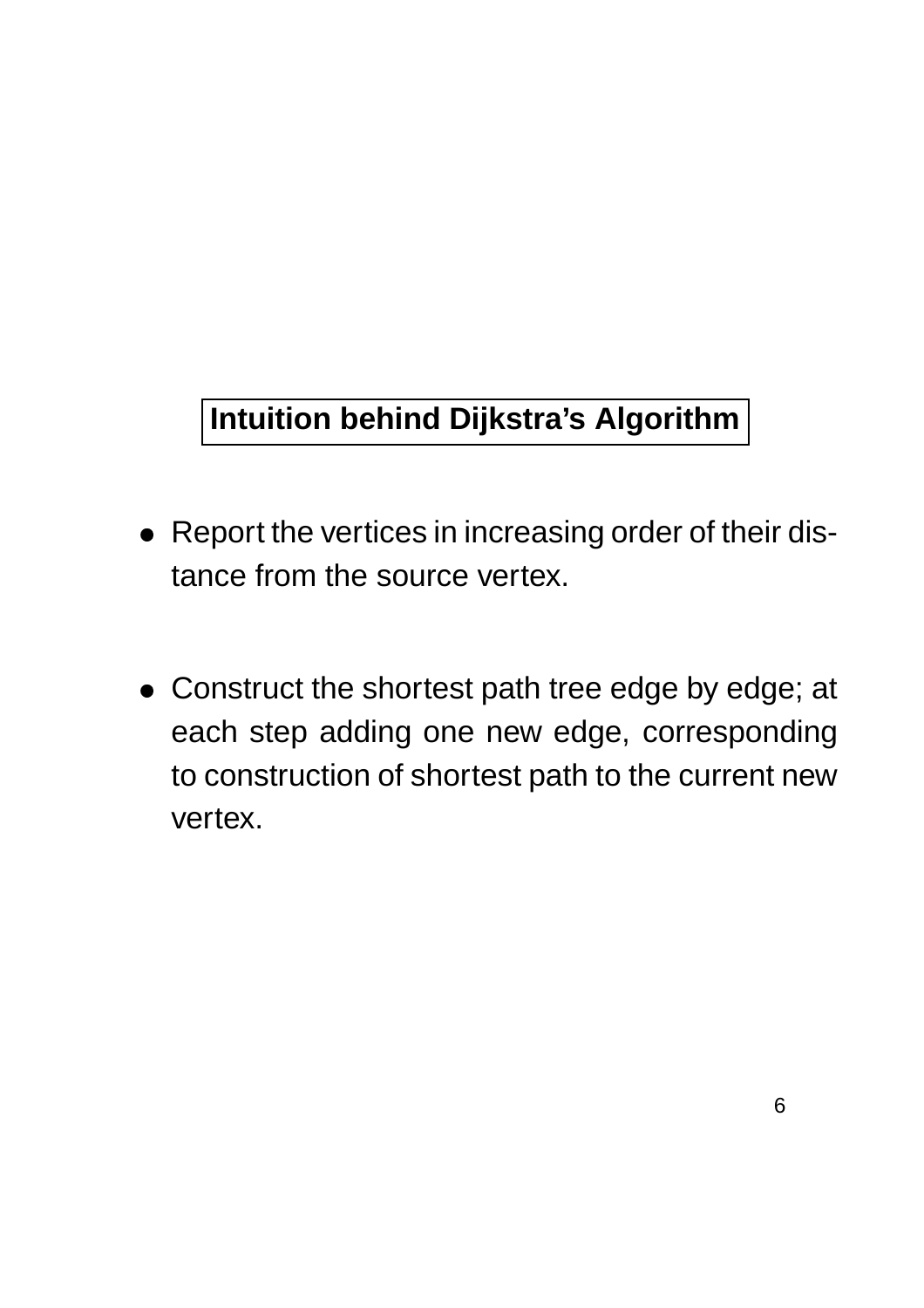#### **The Rough Idea of Dijkstra's Algorithm**

- Maintain an estimate  $d[v]$  of the length  $\delta(s,v)$  of \_ \_ \_ \_ \_ \_  $,v)$  of the shortest path for each vertex  $v_\cdot$
- $\bullet\,$  Always  $d[v]\geq \delta(s,v)$  and  $\delta$ . . . . . . . . - - - - - - - - $, v)$  and  $d[v]$  equals the length of a known path  $(d[v] = \infty$  if we have no paths so far).
- $\bullet \,$  Initially  $d[s]=0$  and all the other  $d[v]$  values are set to  $\infty$ . The algorithm will then process the vertices one by one in some order.

The processed vertex's estimate will be validated as being real shortest distance, i.e.  $d[v] = \delta(s,v).$  $\sim$   $\sim$   $\sim$   $\sim$   $\sim$   $\sim$ \_ \_ \_ \_ \_ <u>in the contract of the contract of the contract of the contract of the contract of the contract of the contract of the contract of the contract of the contract of the contract of the contract of the contract of the contra</u>

Here "processing a vertex  $u$ " means finding new paths and updating  $d[v]$  for all  $v\in Adj[u]$  if necessary. The process by which an estimate is updated is called **relaxation**.

When all vertices have been processed, \* - . . . . . . . . . . . . \_ \_ \_ \_ \_ \_ \_  $,v)$  for all  $v$  .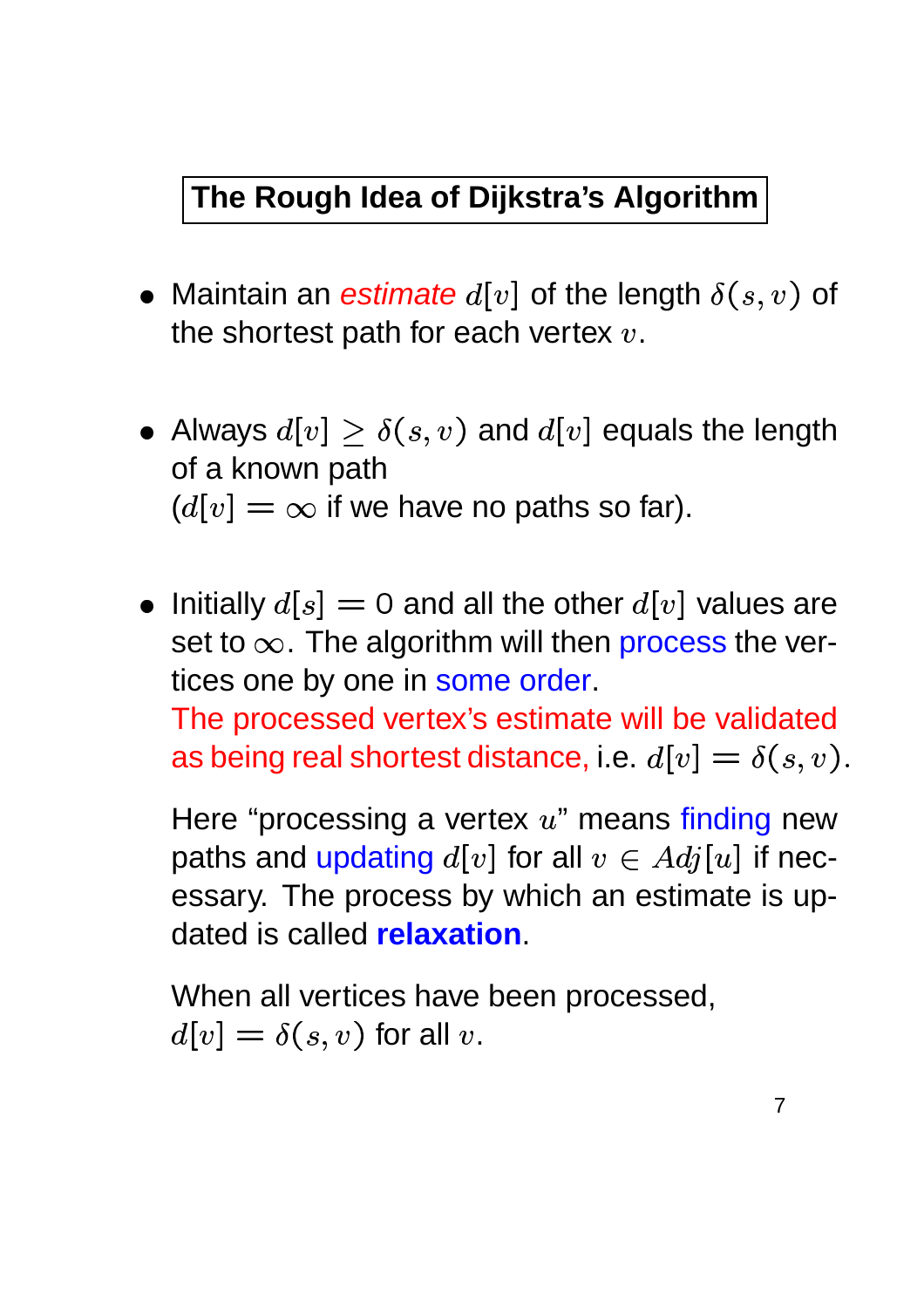### **The Rough Idea of Dijkstra's Algorithm**

**Question 1:** How does the algorithm find new paths and do the relaxation?

**Question 2:** In which order does the algorithm process the vertices one by one?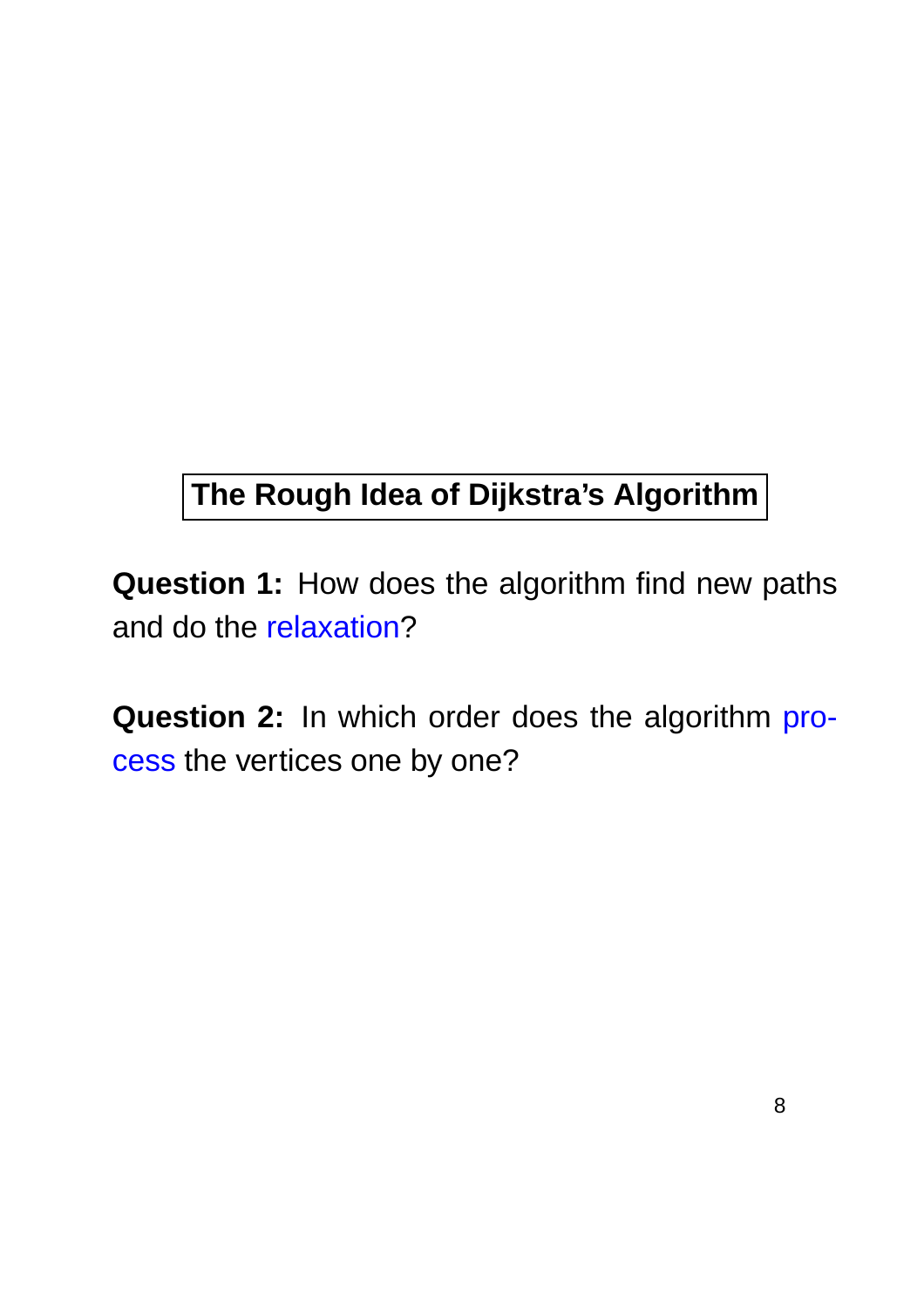#### **Answer to Question 1**

- $\bullet\,$  Finding new paths. When processing a vertex  $u,$ the algorithm will examine all vertices  $v\in Adj[u].$ For each vertex  $v \in Adj[u]$ , a new path from  $s$  to  $v$  is found (path from  $s$  to  $u$  + new edge).
- Relaxation. If the new path from  $s$  to  $v$  is shorter than  $d[v]$ , then update  $d[v]$  to the length of this new path.

**Remark:** Whenever we set  $d[v]$  to a finite value, there exists a path of that length. Therefore  $d[v] \geq \delta(s,v)$ . !  $,v).$ 

(Note: If  $d[v] = \delta(s, v)$ , then further relaxations cannot change its value.)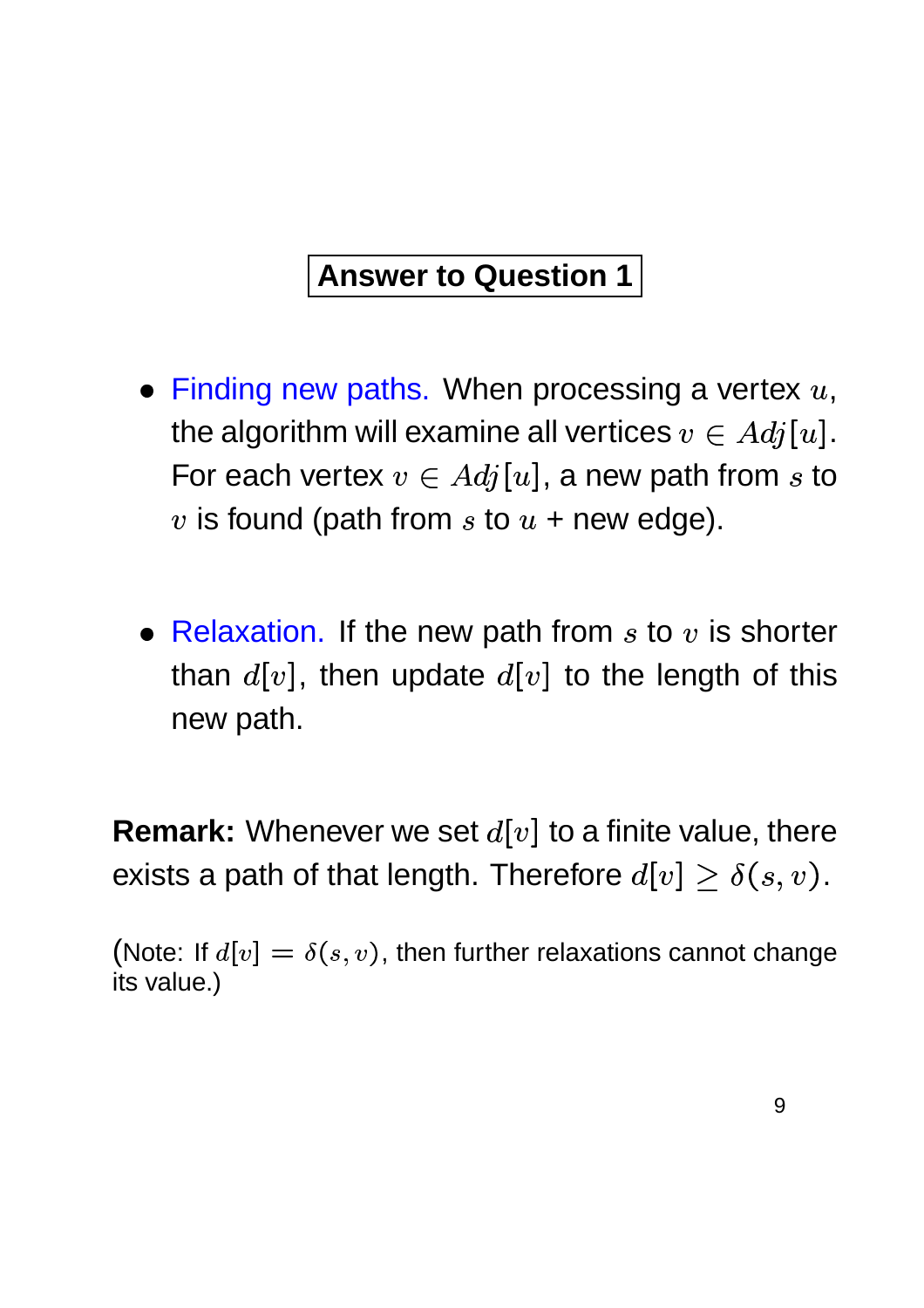#### **Implementing the Idea of Relaxation**

Consider an edge from a vertex  $u$  to  $v$  whose weight is  $w(u,v).$ Suppose that we have already processed  $u$  so that we know - $\sim$   $\sim$   $\sim$   $\sim$   $\sim$   $\sim$  $\blacksquare$  . The set of the set of the set of the set of the set of the set of the set of the set of the set of the set of the set of the set of the set of the set of the set of the set of the set of the set of the set of the  $,u)$  and also computed a current estimate for  $d[v].$ Then

- $\bullet~$  There is a (shortest) path from  $s$  to  $u$  with length  $d[u].$ .
- $\bullet$  There is a path from  $s$  to  $v$  with length  $d[v]$ .

Combining this path from  $s$  to  $u$  with the edge  $(u, v)$ , we obtain another path from  $s$  to  $v$  with length  $d[u] + w(u,v)$  $\blacksquare$  . The set of the set of the set of the set of the set of the set of the set of the set of the set of the set of the set of the set of the set of the set of the set of the set of the set of the set of the set of the  $w(u,v).$ 

If  $d[u] + w(u,v) < d[v]$ , then we replace the old path  $\langle s, \ldots, w, v \rangle$ with the new shorter path  $\langle s,\ldots,u,v\rangle.$  Hence we update

$$
\bullet \ \ d[v]=d[u]+w(u,v)
$$

•  $\text{pred}[v] = u$  (originally,  $\text{pred}[v] == w$ ).

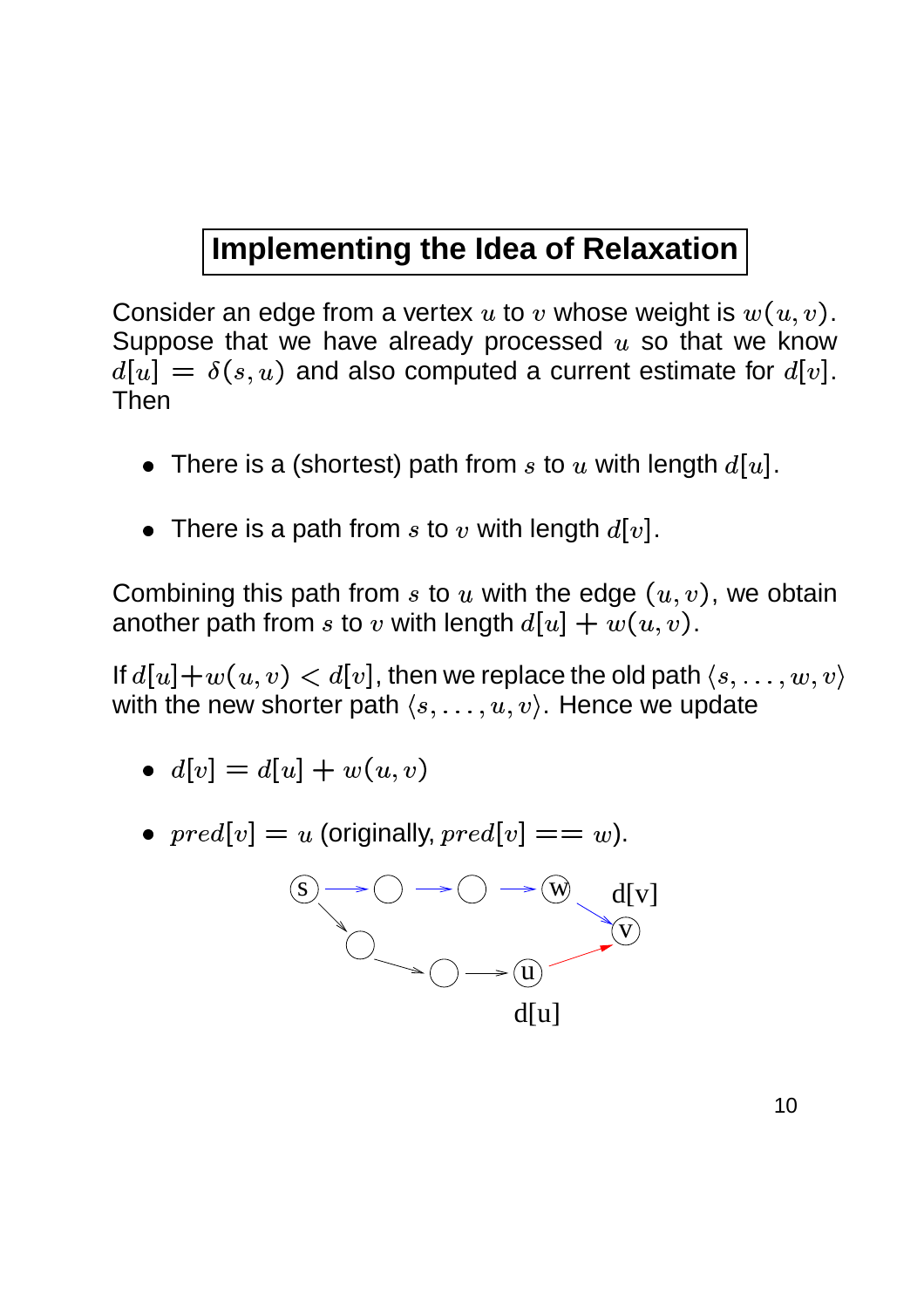#### **The Algorithm for Relaxing an Edge**

```
Relax(u,v) 
\left\{ \right.if (d[u] + w(u,v) < d[v])d[v] = d[u] + w(u, v);\text{pred}[v] = u;\Big\}\}
```
**Remark:** The predecessor pointer  $pred[]$  is for determining the shortest paths.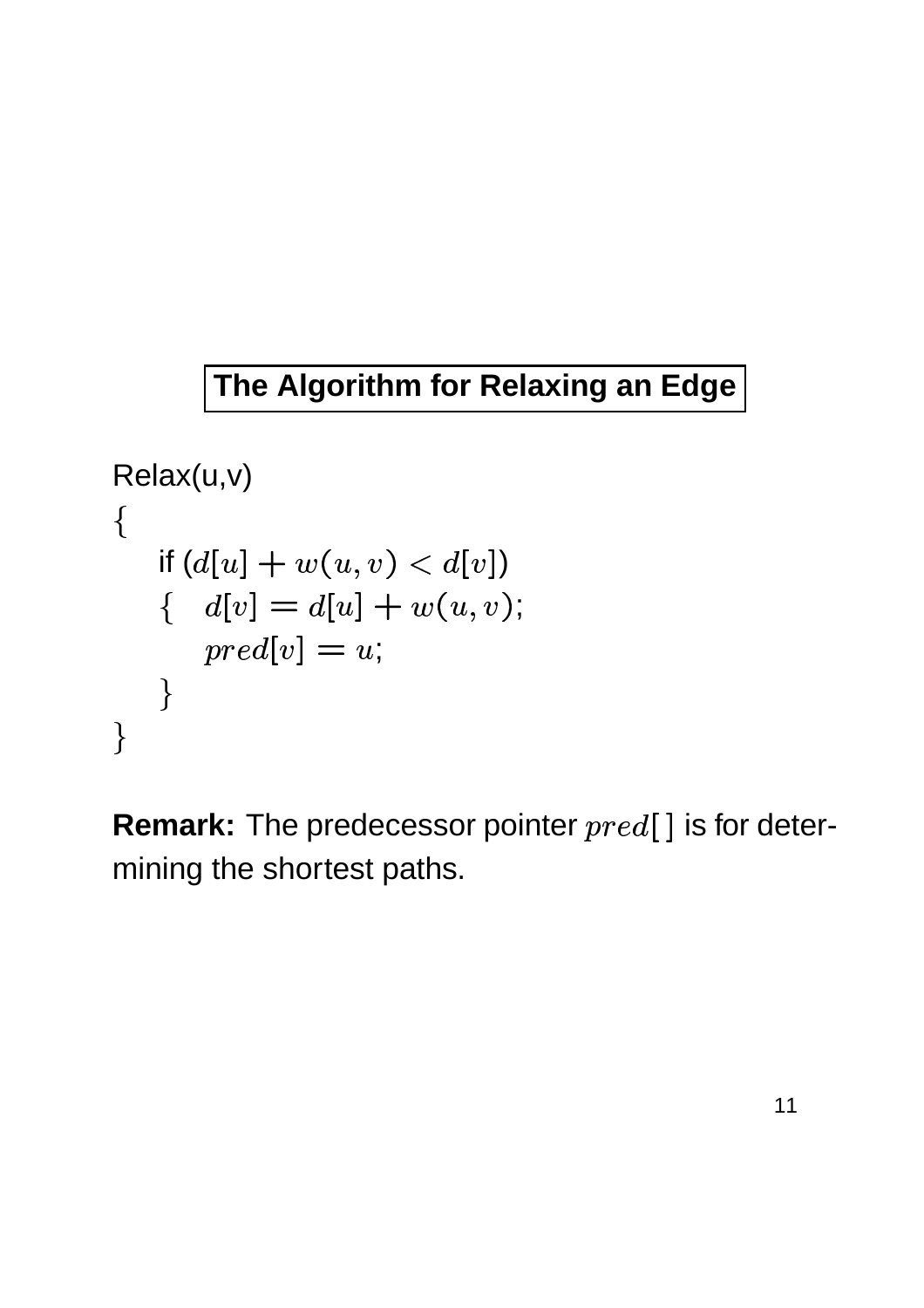#### **Idea of Dijkstra's Algorithm: Repeated Relaxation**

- Dijkstra's algorithm operates by maintaining a subset of vertices,  $S \subseteq V$ , for which we know the true distance, that is  $d[v] = \delta(s,v).$ ! \_ \_ \_ \_ \_  $, v$  ).
- $\bullet\,$  Initially  $S=\emptyset,$  the empty set, and we set  $d[s]=$ 0 and  $d[v] = \infty$  for all others vertices  $v$ . One by one we select vertices from  $V \setminus S$  to add to  $S$ .
- $\bullet\,$  The set  $S$  can be implemented using an array of vertex colors. Initially all vertices are white, and we set  $color[v] = \mathsf{bl}$ a  $[v] =$  black to indicate that  $v \in S.$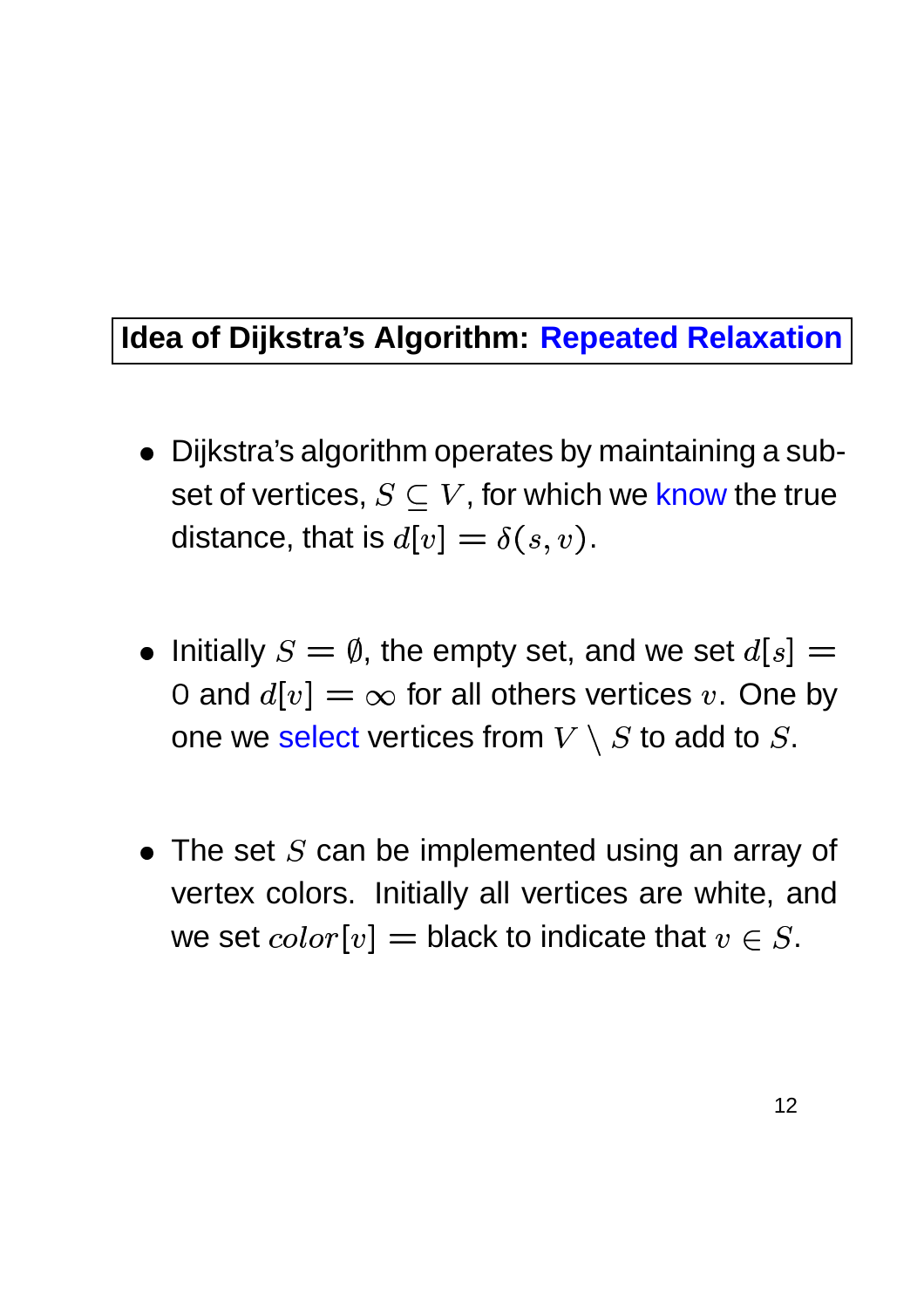### **The Selection in Dijkstra's Algorithm**

**Recall Question 2:** What is the best order in which to process vertices, so that the estimates are guaranteed to converge to the true distances.

That is, how does the algorithm select which vertex among the vertices of  $V \setminus S$  to process next?

**Answer:** We use a greedy algorithm. For each vertex in  $u \in V \setminus S$ , we have computed a distance estimate  $d[u]$ . The next vertex processed is always a vertex  $u \,\in\, V\,\setminus\, S$  for which  $d[u]$  is minimum, that is, we take the unprocessed vertex that is closest (by our estimate) to  $s$ .

**Question:** How do we implement this selection of vertices efficiently?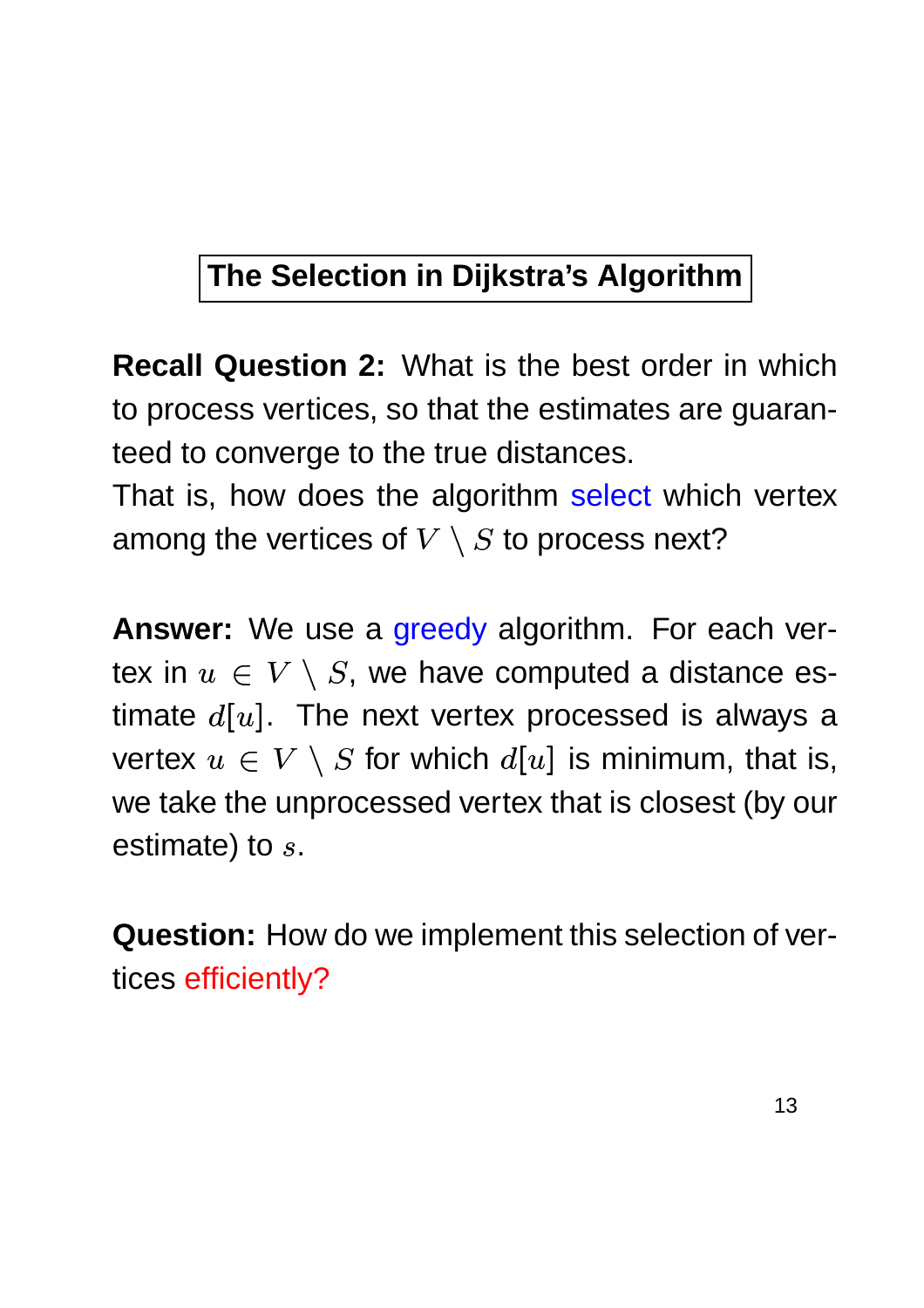## **The Selection in Dijkstra's Algorithm**

**Question:** How do we perform this selection efficiently?

**Answer:** We store the vertices of  $V \setminus S$  in a priority *queue*, where the key value of each vertex  $v$  is  $d[v]$ .

[Note: if we implement the priority queue using a heap, we can perform the operations **Insert(), Extract Min()**, and  $\mathsf{Decrease\_Key}()$ , each in  $O(\log n)$  time.]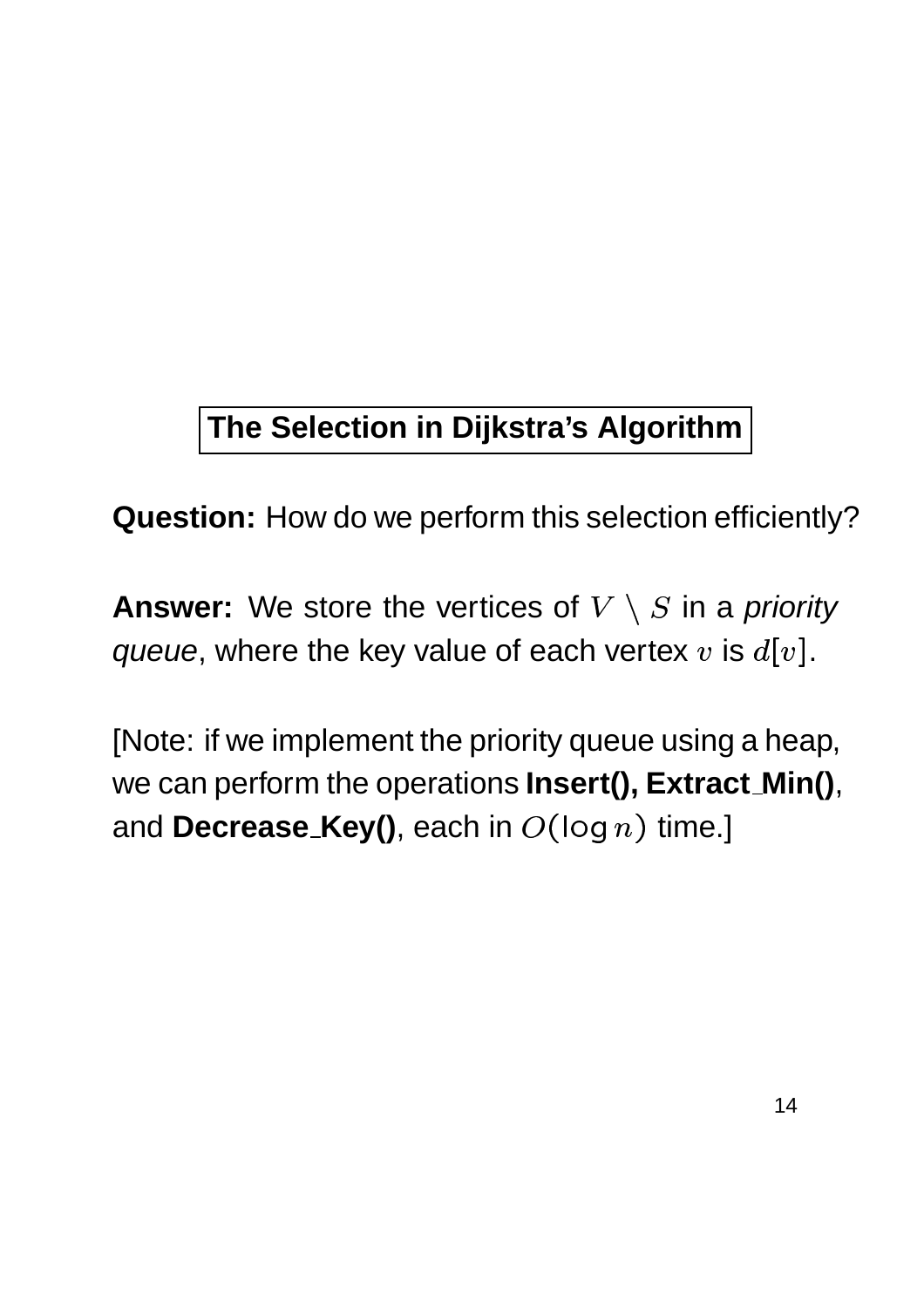### **Review of Priority Queues**

A **Priority Queue** is a data structure (can be implemented as a heap) which supports the following operations:

 $\textsf{insert}(u, key)$ : lnsert  $u$  with the key value  $key$  in  $Q$ .

**u = extractMin():** Extract the item with the minimum key value in  $Q$ .

**decreaseKey(** $u, new\text{-}key$ ): Decrease  $u$ 's key value to  $new\text{-}key$ 

**Remark:** Priority Queues can be implementad such that each operation takes time  $O(\log |Q|)$ . See --  $\mathbb{Q}$ |). See CLRS!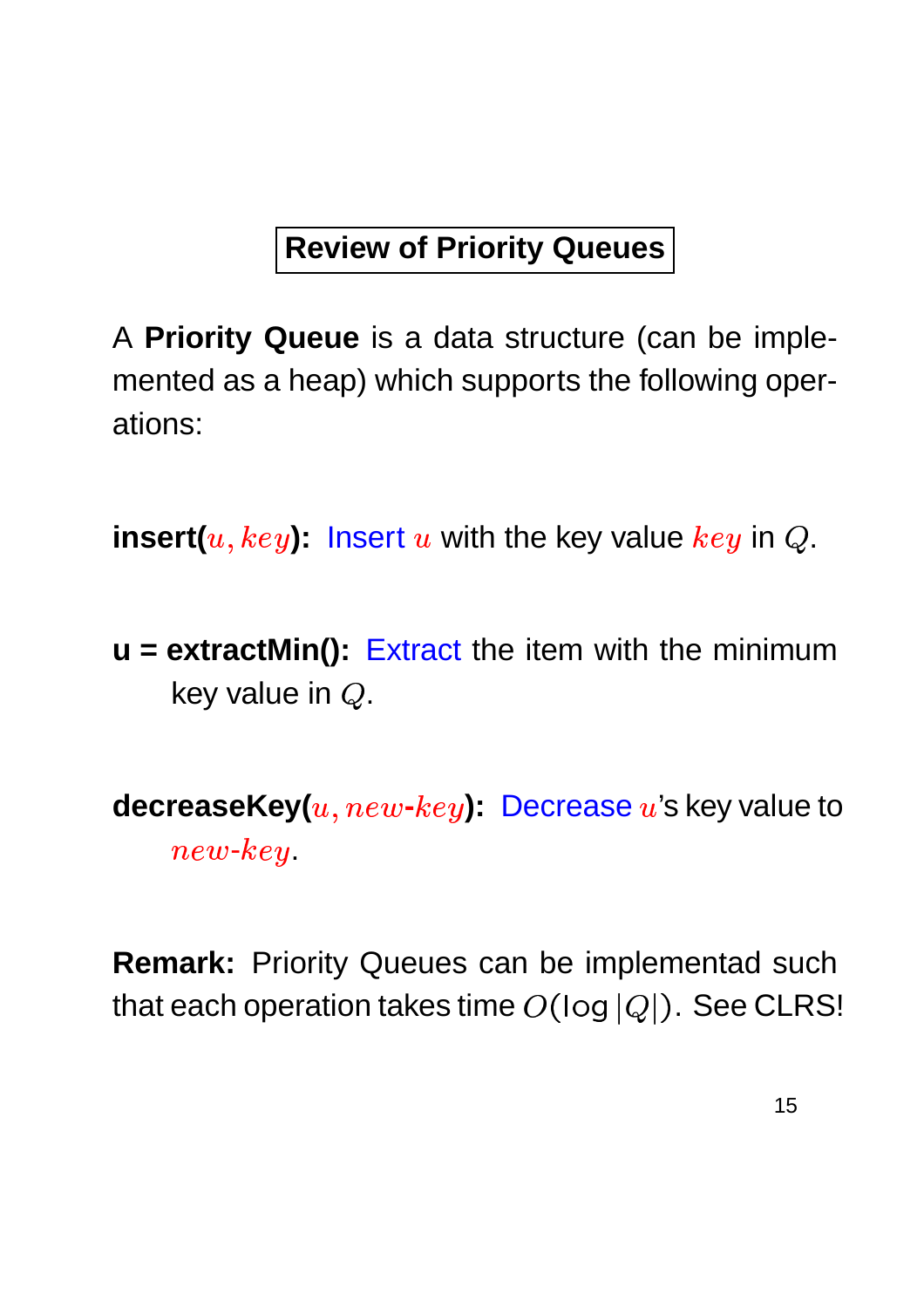#### **Description of Dijkstra's Algorithm**

```
Dijkstra(G,w,s)
\{% Initialize
   for (each u \in V)
     -

        ]=\infty;color[u] =white:
           ]=white;
  \left\{ \right.d[s] = 0;\mathit{pred}[s] = \mathsf{NIL};Q= (queue with all vertices);
  while (Non-Empty(Q))
                                  )) % Process all vertices
  \{u = \mathsf{Extract}\text{-}\mathsf{Min}(Q) ;
                                  % Find new vertex
     for (each v\in Adj[u])

)
        if (d[u] + w(u,v) w(u, v) < d|v| %
                              ) % If estimate improves
        \{-
  -

                    \blacksquare . The set of \blacksquarew(u, v);
                                    relax
           Decrease-Key(Q, v, d[v]);
           pred[v] = u;}
     color[u] =black;
           ] =black;
  \}\}
```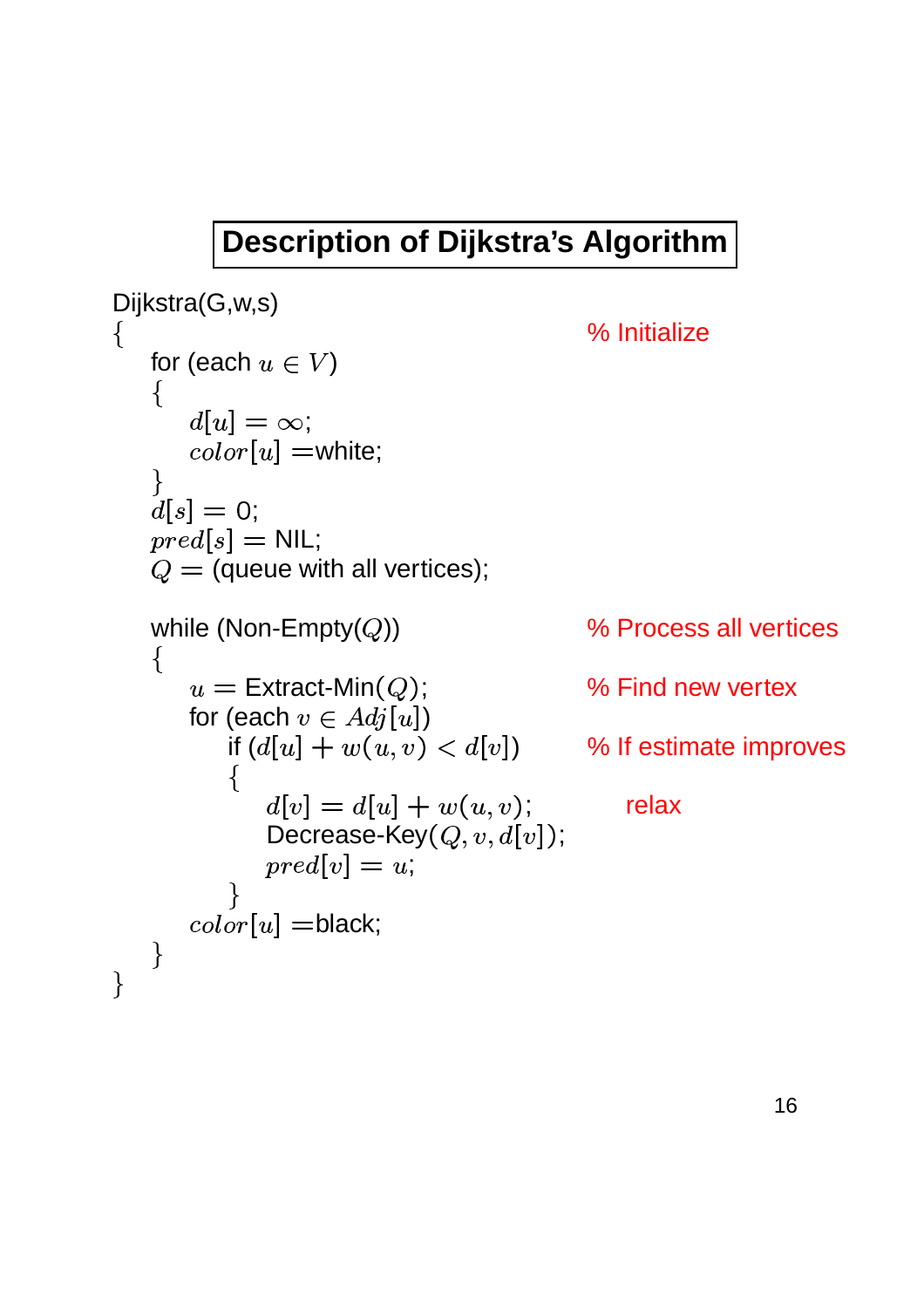**Example:**



**Step 0:** Initialization.

|                                                                                                                                                                      | $\boldsymbol{v}$                    |                                           | s a b c  |                        |  |  |
|----------------------------------------------------------------------------------------------------------------------------------------------------------------------|-------------------------------------|-------------------------------------------|----------|------------------------|--|--|
|                                                                                                                                                                      | d[v]                                | $\begin{array}{ c c } \hline \end{array}$ | $\infty$ | $\infty \infty \infty$ |  |  |
|                                                                                                                                                                      | $pred[v]$   nil nil nil nil nil nil |                                           |          |                        |  |  |
|                                                                                                                                                                      | $color[v]$   W W W W W              |                                           |          |                        |  |  |
|                                                                                                                                                                      |                                     |                                           |          |                        |  |  |
|                                                                                                                                                                      |                                     |                                           |          |                        |  |  |
| Priority Queue: $\begin{array}{c c c} v & \mathrm{s} & \mathrm{a} & \mathrm{b} & \mathrm{c} & \mathrm{d} \ \hline d[v] & 0 & \infty & \infty & \infty \ \end{array}$ |                                     |                                           |          |                        |  |  |
|                                                                                                                                                                      |                                     |                                           |          |                        |  |  |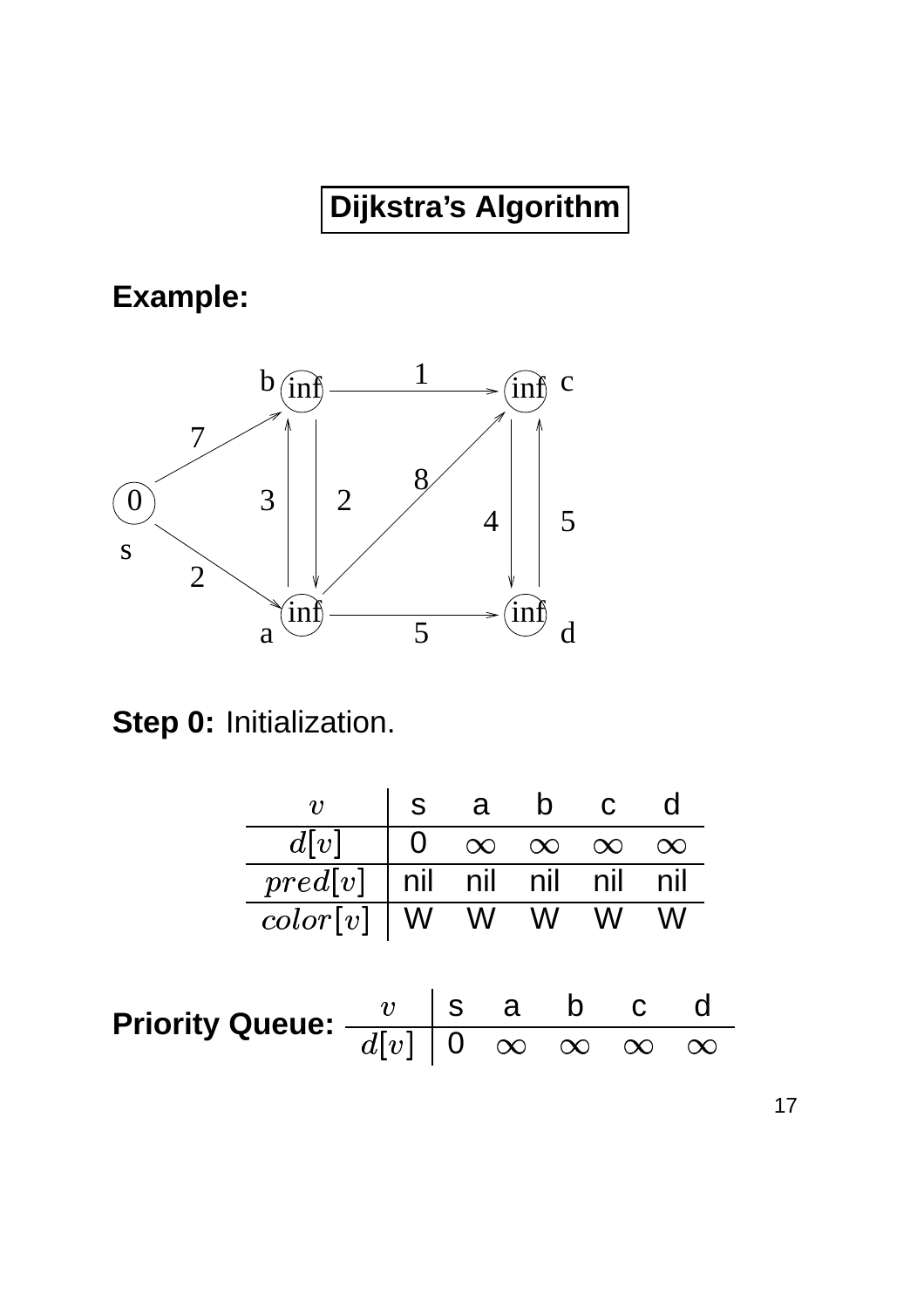**Example:**



**Step 1:** As  $Adj[s] = \{a, b\}$   $]=\{a,b\}$ , work on  $a$  and  $b$  and update information.

|                                          | $\boldsymbol{v}$   |  | s a b c                                          |       |          |     |          |
|------------------------------------------|--------------------|--|--------------------------------------------------|-------|----------|-----|----------|
|                                          | d[v]               |  | $\begin{array}{cccc} \mid 0 & 2 & 7 \end{array}$ |       | $\infty$ |     | $\infty$ |
|                                          | pred[v]            |  | nil s s nil                                      |       |          |     | nil n    |
|                                          | $color[v]$ B W W W |  |                                                  |       |          |     | W        |
|                                          |                    |  |                                                  |       |          |     |          |
| Priority Queue: $\frac{v}{\sqrt{1+1}}$ a |                    |  |                                                  | a b c |          | - d |          |
|                                          |                    |  | $\sqrt{2}$                                       |       |          |     |          |

18

 $\overline{\infty}$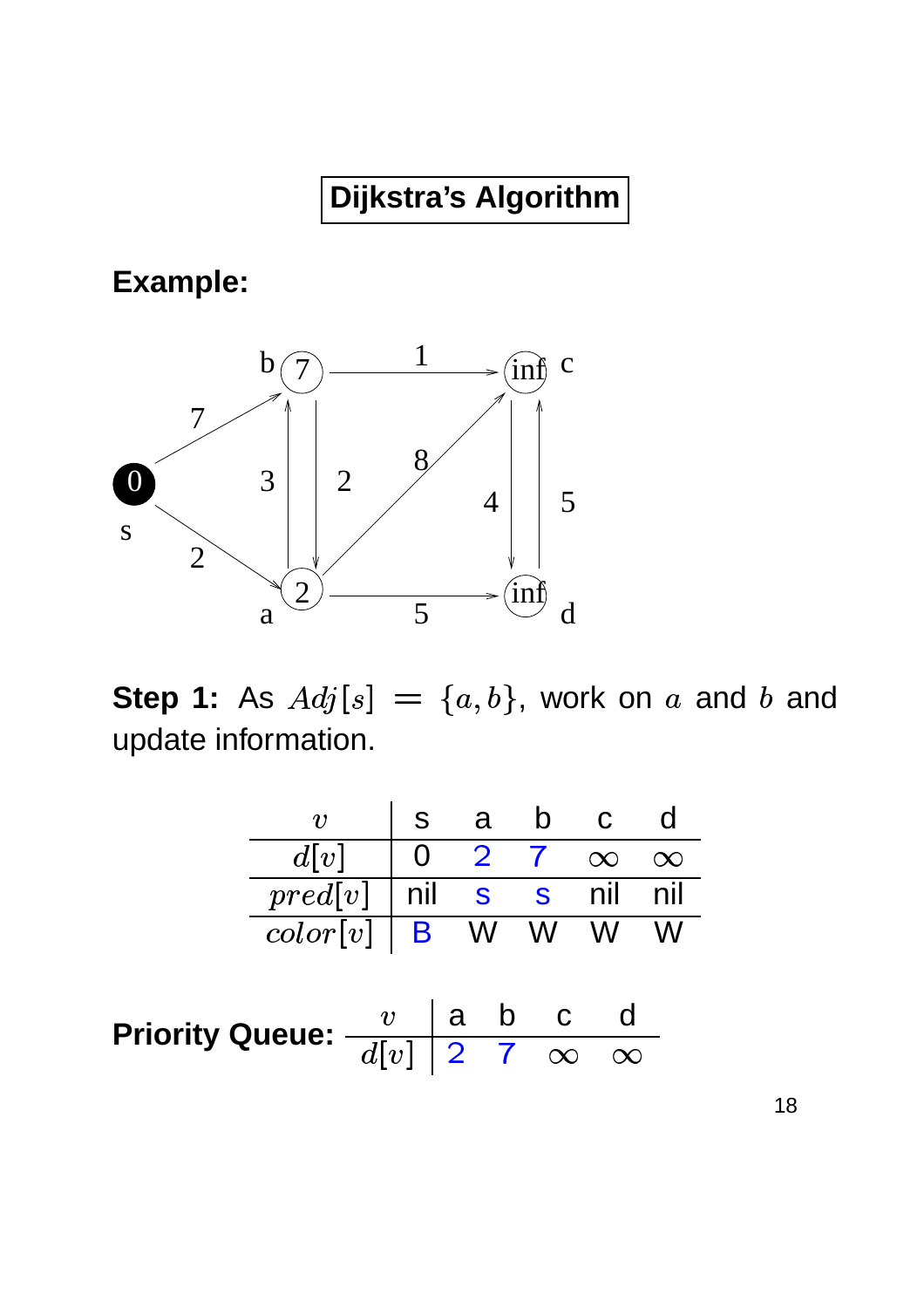**Example:**



**Step 2:** After Step 1,  $a$  has the minimum key in the priority queue. As  $Adj[a] = \{b,c,d\}$ , work on  $b, \, c, \, d$ and update information.

|                                                                                                                       | $v\,$                                 |  | s a b |  |                                                         |   |  |
|-----------------------------------------------------------------------------------------------------------------------|---------------------------------------|--|-------|--|---------------------------------------------------------|---|--|
|                                                                                                                       | d v                                   |  |       |  | $\begin{array}{cccc} \mid & 0 & 2 & 5 & 10 \end{array}$ |   |  |
|                                                                                                                       | $pred[v]$   nil $\overline{\mid}$ s a |  |       |  | -a                                                      | a |  |
|                                                                                                                       | $\overline{color[v]}$ B B W W         |  |       |  |                                                         |   |  |
|                                                                                                                       |                                       |  |       |  |                                                         |   |  |
| Priority Queue: $\begin{array}{c c} v & \mathsf{b} & \mathsf{c} \ \hline d[v] & \mathsf{5} & \mathsf{10} \end{array}$ |                                       |  | b c   |  |                                                         |   |  |
|                                                                                                                       |                                       |  |       |  |                                                         |   |  |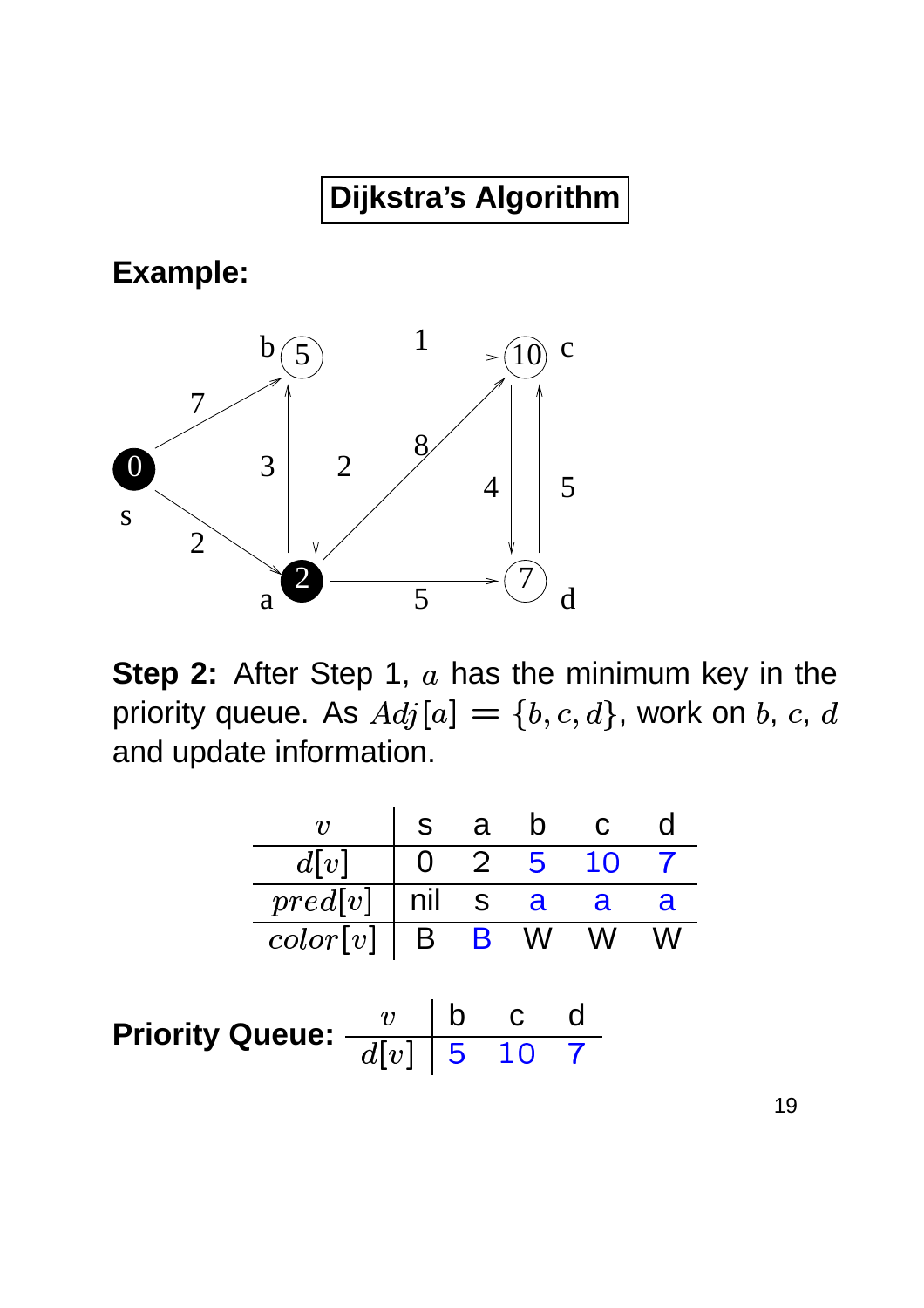**Example:**



**Step 3:** After Step 2, b has the minimum key in the priority queue. As  $Adj[b] = \{a,c\}$ , work on  $a,\,c$  and update information.

|                                   |  | s a b c |
|-----------------------------------|--|---------|
| 0 2 5 6 7<br>d v                  |  |         |
| $pred[v]$   nil s a b a           |  |         |
| $color[v]   B \overline{B} B W W$ |  |         |
|                                   |  |         |

**Priority Queue:**  $\frac{v}{\sqrt{1-1}}$  **c**  $\frac{d}{d}$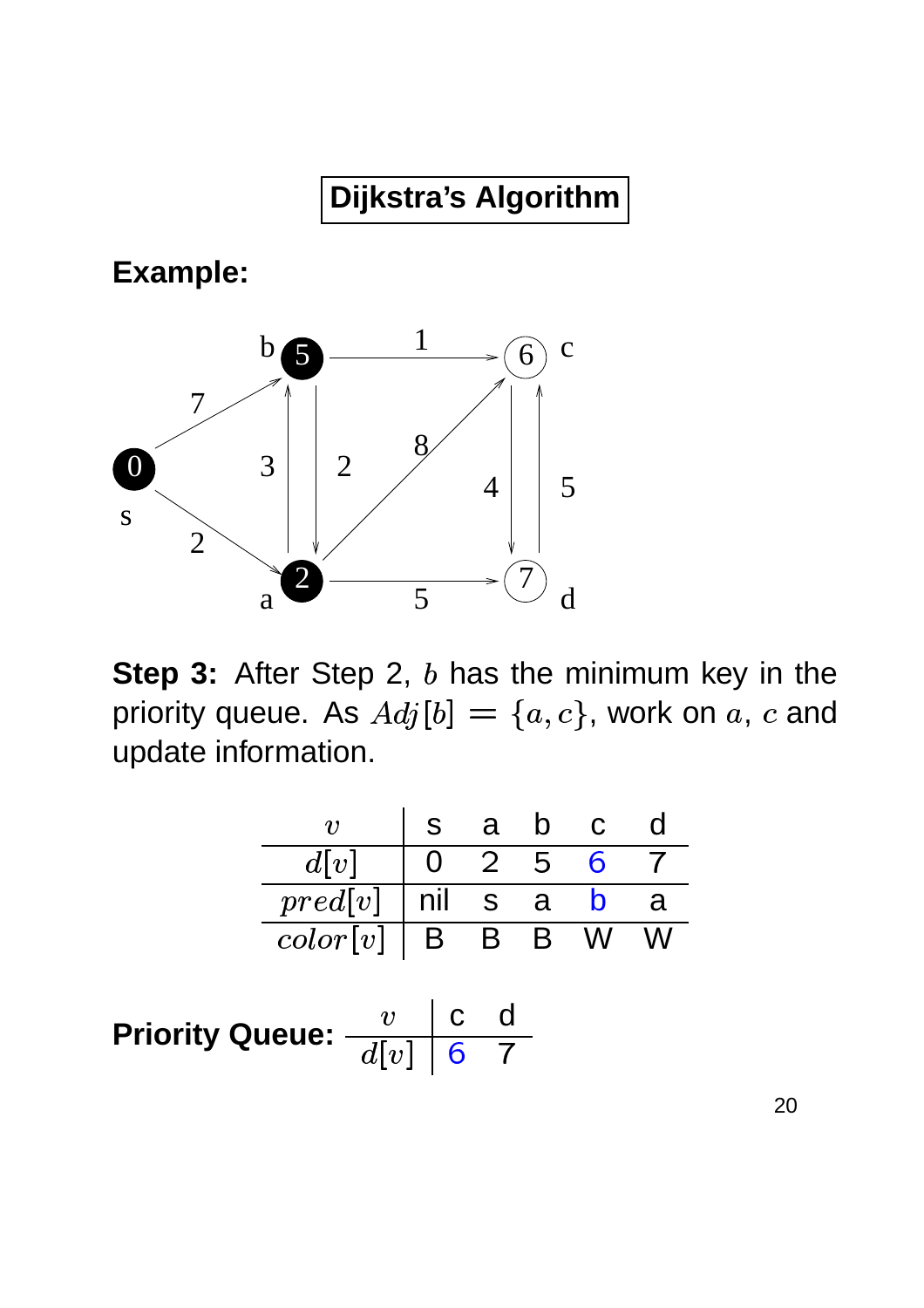**Example:**



**Step 4:** After Step 3, c has the minimum key in the priority queue. As  $Adj[c] = \{d\}$ , work on  $d$  and update information.

|                     |                | a   | <b>D</b> |   |          |
|---------------------|----------------|-----|----------|---|----------|
| d[v]                | $\overline{0}$ | 2 5 |          | 6 |          |
| $pred[v]$   nil s a |                |     |          |   | <u>a</u> |
| color[v]   B        |                | B B |          |   |          |

**Priority Queue:**  $\frac{v}{\sqrt{1+u}}$  d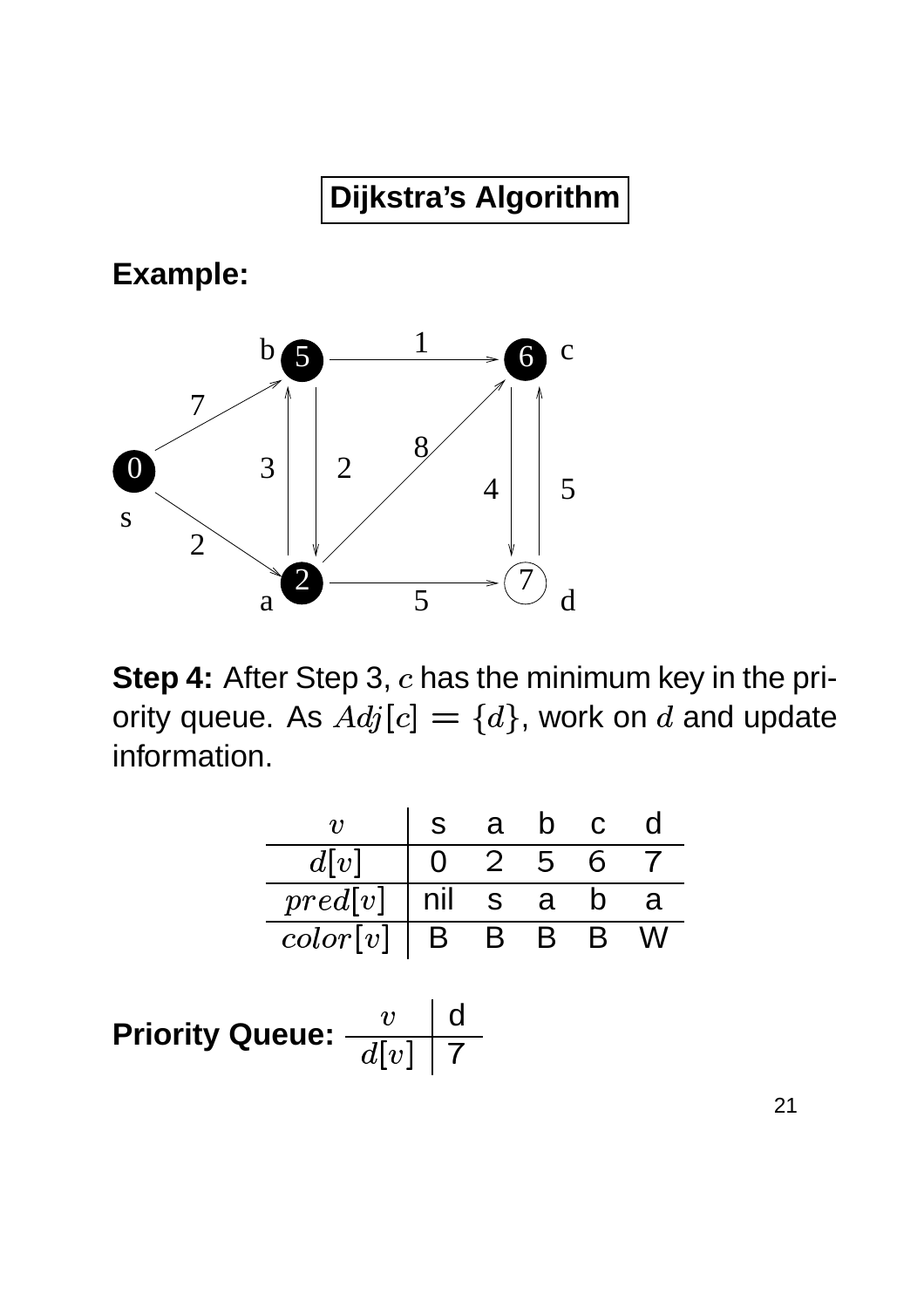**Example:**



**Step 5:** After Step 4,  $d$  has the minimum key in the priority queue. As  $Adj[d] = \{c\}$ , work on  $c$  and update information.

|                     |                                                  | a b c |   |   |
|---------------------|--------------------------------------------------|-------|---|---|
| d v                 | $\begin{array}{cccc} \mid 0 & 2 & 5 \end{array}$ |       | 6 |   |
| $pred[v]$   nil s a |                                                  |       |   | a |
| color[v]   B B B    |                                                  |       |   |   |

Priority Queue:  $Q = \emptyset$ .

We are done.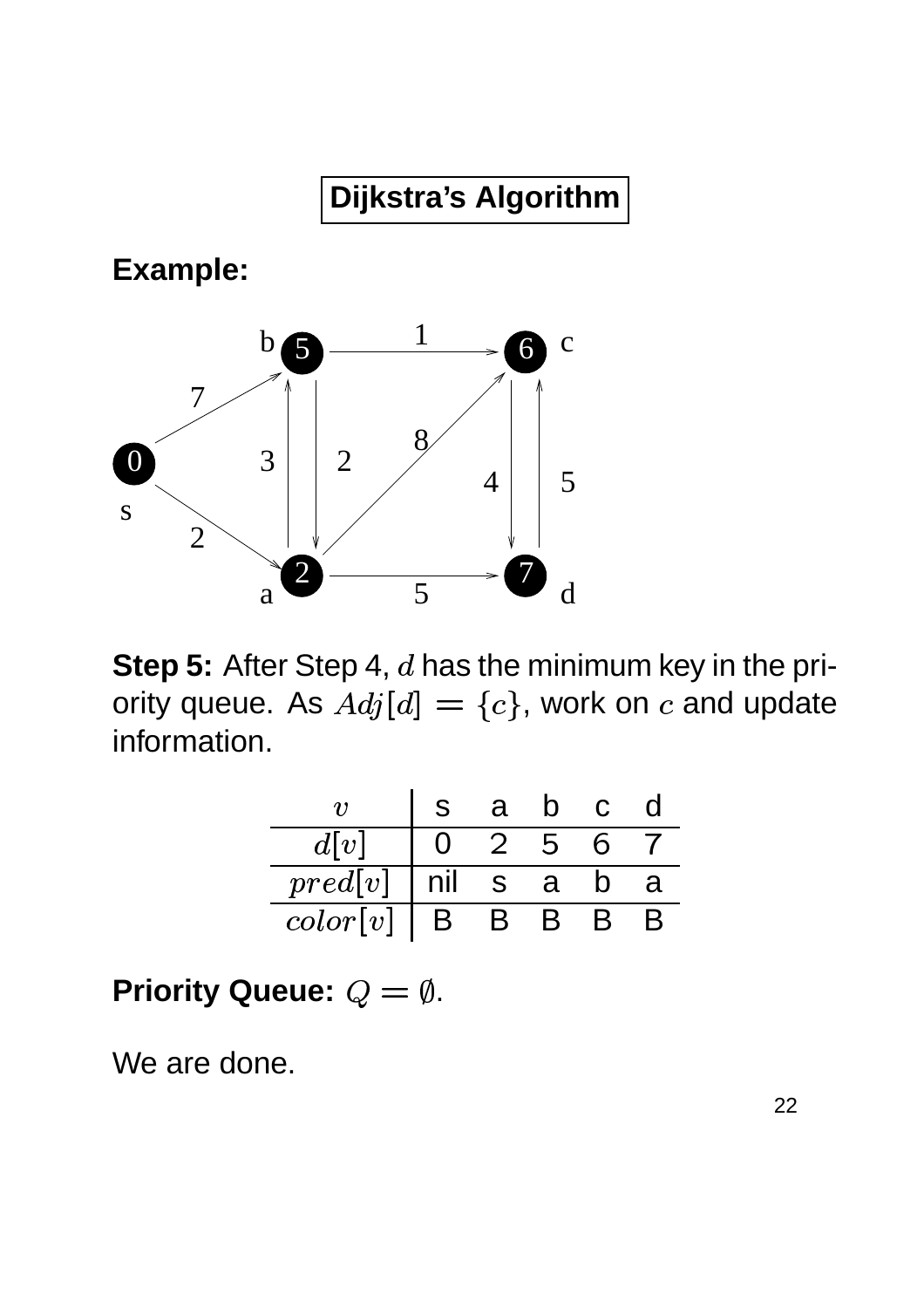**Shortest Path Tree:**  $T = (V, A)$ , where

$$
A = \{ (pred[v], v) | v \in V \setminus \{s\} \}.
$$

The array  $pred[v]$  is used to build the tree.



| $d\mathbf{I}$ |  |          |  |
|---------------|--|----------|--|
| pred[v]       |  | <u>a</u> |  |
|               |  |          |  |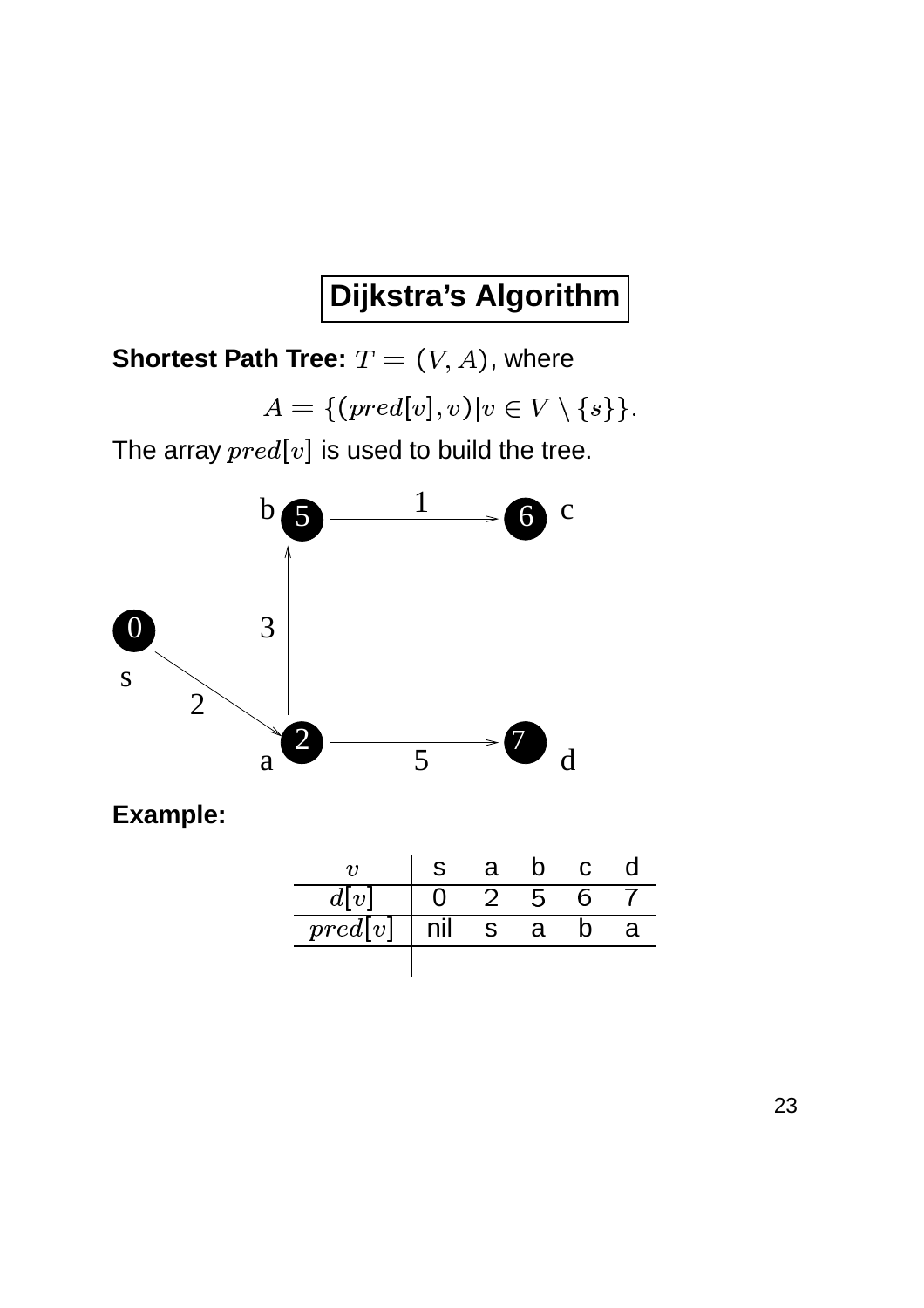#### **Correctness of Dijkstra's Algorithm**

**Lemma:** When a vertex  $u$  is added to  $S$  (i.e., dequeued from the queue),  $d[u] = \delta(s,u)$  $] = \delta(s, u).$ 

**Proof:** Suppose to the contrary that at some point Dijkstra's algorithm *first* attempts to add a vertex  $u$  to  $S$  for which  $d[u] \neq 0$  $\blacksquare$  . The contract of the contract of the contract of the contract of the contract of the contract of the contract of the contract of the contract of the contract of the contract of the contract of the contract of the  $\delta(s,u).$  By our observations about relaxation,  $d[u] > \delta(s,u)$  $] > \delta(s, u).$ 

Consider the situation just prior to the insertion of  $u$ . Consider the true shortest path from  $s$  to  $u.$  Because  $s\in S$  and  $u\in V\setminus S,$ at some point this path must first take a jump out of  $S$ . Let  $(x, y)$ be the edge taken by the path, where  $x \in S$  and  $y \in V \setminus S$  (it may be that  $x = s$  and/or  $y = u$ ).

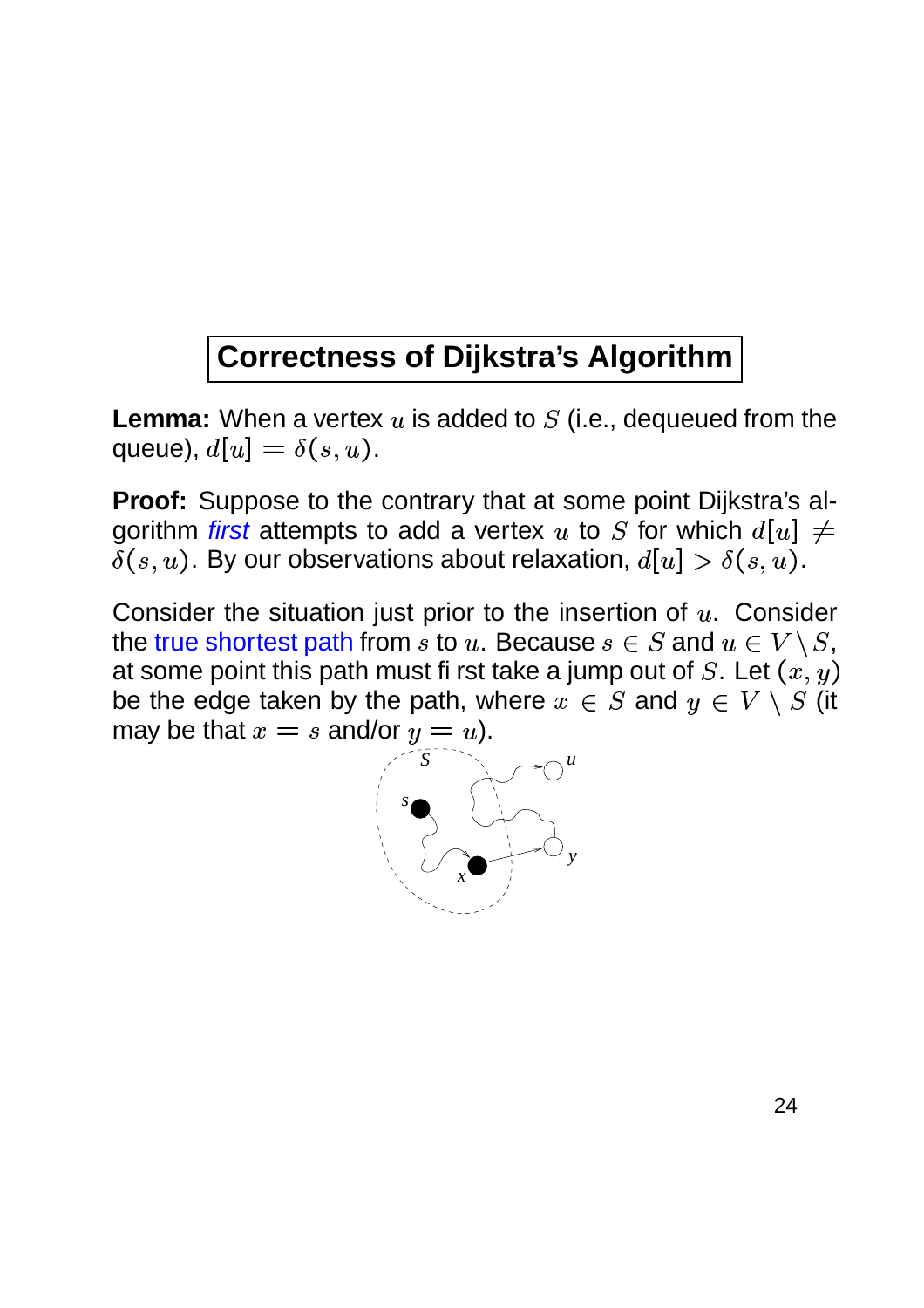#### **Correctness of Dijkstra's Algorithm – Continued**

We now prove that  $d[y] \,=\, \delta(s,y)$  $] = \delta(s, y)$ . We have done relaxation when processing  $x,$  so

$$
d[y] \le d[x] + w(x, y). \tag{1}
$$

Since  $x$  is added to  $S$  earlier, by hypothesis,

$$
d[x] = \delta(s, x). \tag{2}
$$

Since  $\langle s, \ldots, x, y \rangle$  is subpath of a shortest path, by (2)

 $\delta(s, y) = \delta(s, x) + w(x, y) = d|x|$  $(x, y) = d|x| + w(x, y).$   $(x, y).$  (3)

By (1) and (3),

$$
d[y]\leq \delta(s,y).
$$

**Hence** 

$$
d[y] = \delta(s, y).
$$

So  $y \neq u$  (because we suppose  $d[u] > \delta(s,u)$ )  $] > \delta(s, u)$ ).

Now observe that since  $y$  appears midway on the path from  $s$  to  $u$ , and all subsequent edges are positive, we have  $\delta(s,y)<\delta(s,u)$ , and thus

$$
d[y] = \delta(s,y) < \delta(s,u) \leq d[u].
$$

Thus  $y$  would have been added to  $S$  before  $u$ , in contradiction to our assumption that  $u$  is the next vertex to be added to  $S$ .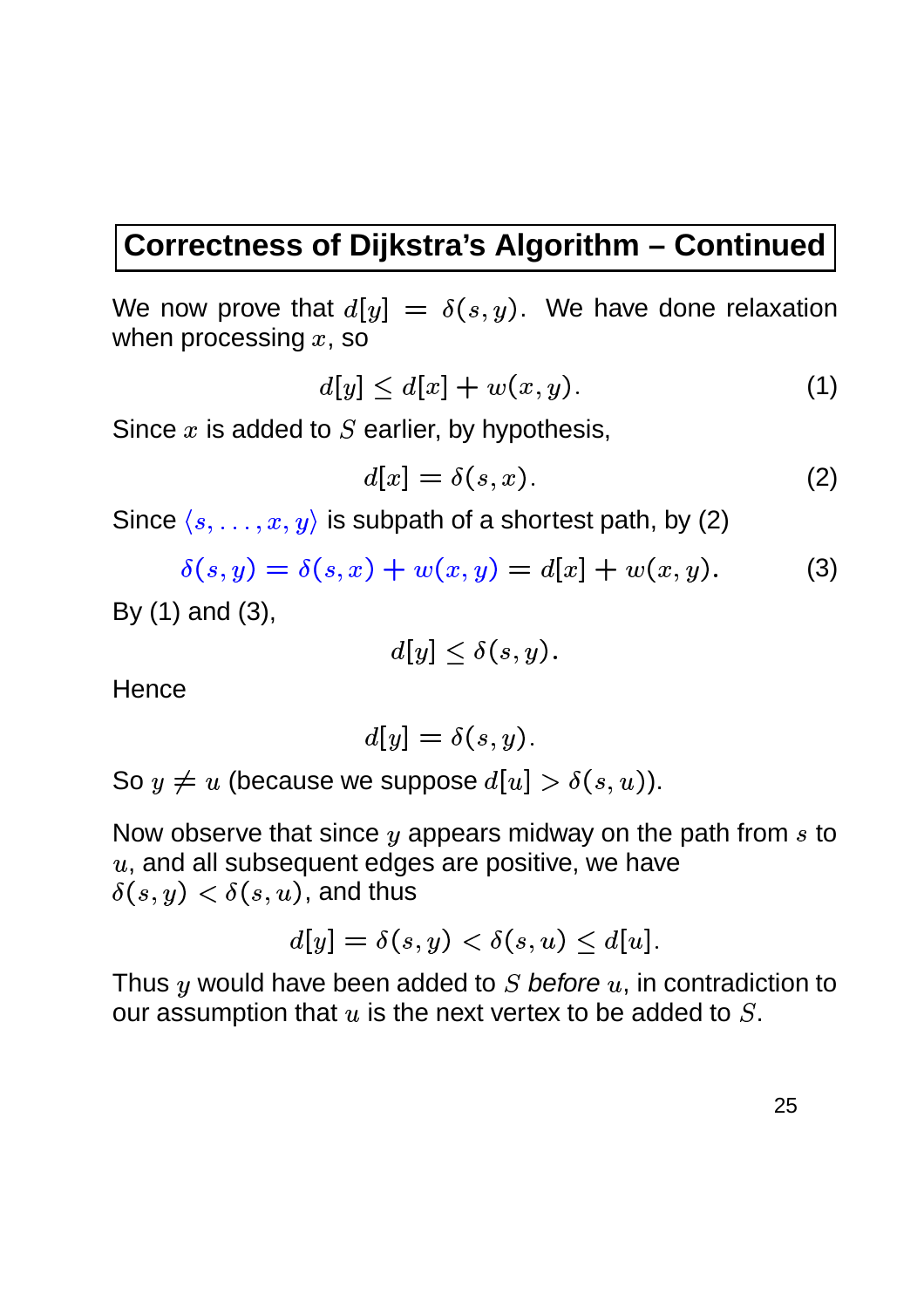#### **Proof of the Correctness of Dijkstra's Algorithm**

- By the lemma,  $d[v] = \delta(s,v)$  when  $v$ . . . . . . . . . - \_\_\_\_\_\_\_\_\_  $,v)$  when  $v$  is added into  $S$ , that is when we set  $color[v] = \mathsf{bl}$  $[v] = \mathsf{black}.$
- At the end of the algorithm, all vertices are in  $S$ , then all distance estimates are correct.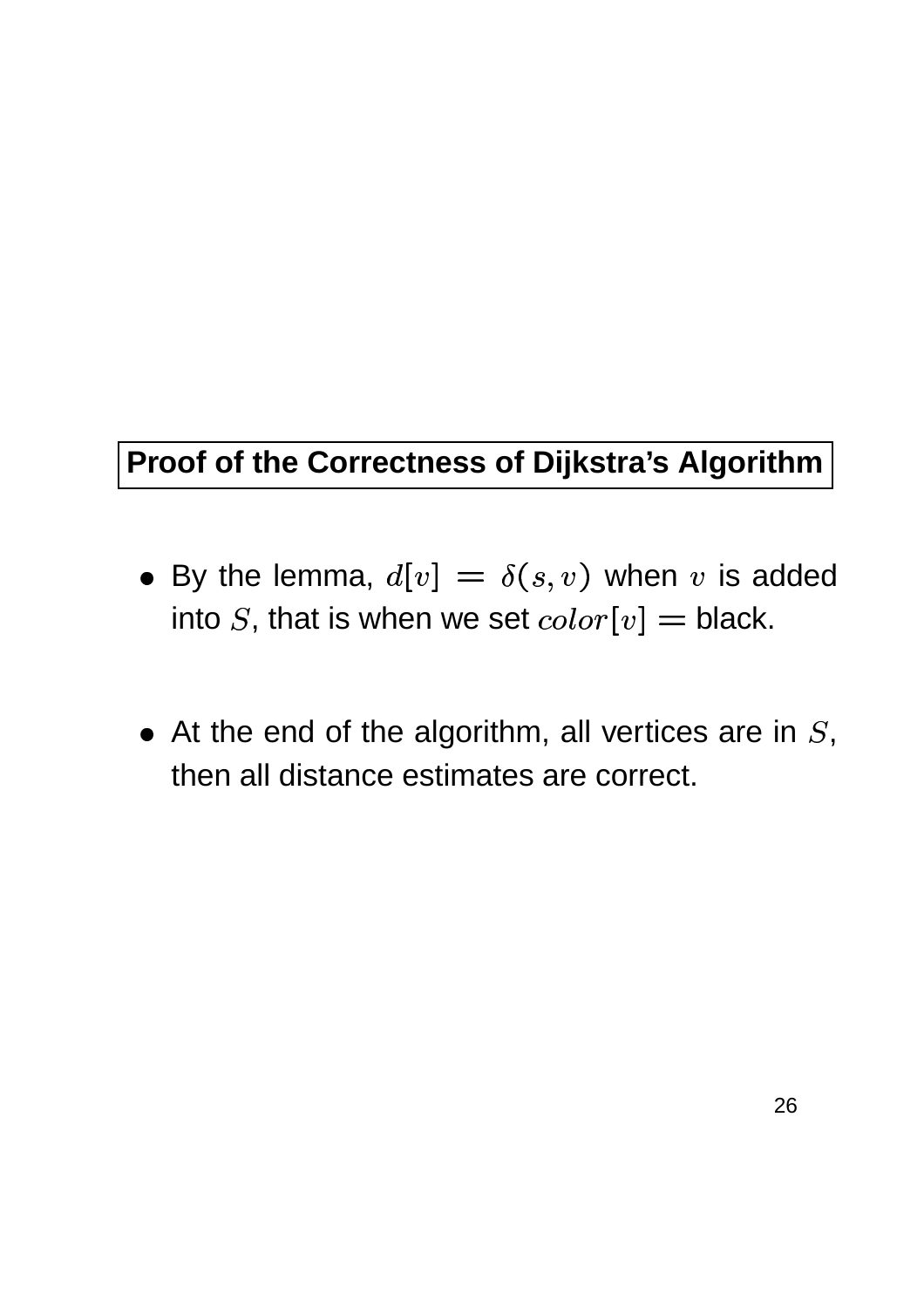### **Analysis of Dijkstra's Algorithm:**

The initialization uses only  $O(n)$  time.

Each vertex is processed exactly once so Non-Empty() and  $\text{Extract-Min}$  () are called exactly once, e.g.,  $n$ times in total.

The inner loop for (each  $v\,\in\, Adj[u])\;$  is called once for each edge in the graph. Each call of the inner loop does  $O(1)$  work plus,  $\left( 1\right)$  work plus, possibly, one <code>Decrease-Key</code> operation.

Recalling that all of the priority queue operations require  $O(\log |Q|) = C$ -- \_\_\_\_\_\_\_\_\_\_\_\_\_\_\_\_\_\_\_\_\_ (log  $n)$  time we have that the algorithm uses

 $nO(1+ \log n) + O$ - . - \_ \_ \_ \_ \_ \_ \_ \_ \_ \_ - - - -- - - - - - $\sim$   $\sim$   $\sim$   $\sim$   $\sim$   $\sim$   $\sim$   $\sim$ \_ \_ \_ \_ \_ \_ \_ \_ \_ - \_ \_ \_ \_ \_ \_ - \_ \_ \_ \_ \_ \_ \_ \_ \_ \_ \_ - - \_ \_ \_ \_ \_ \_ \_  $\sim$  -  $\sim$  -  $\sim$  -  $\sim$  -  $\sim$  -  $\sim$  -  $\sim$  -  $\sim$  -  $\sim$  -  $\sim$  -  $\sim$  -  $\sim$  -  $\sim$  -  $\sim$  -  $\sim$  -  $\sim$  -  $\sim$  -  $\sim$  -  $\sim$  -  $\sim$  -  $\sim$  -  $\sim$  -  $\sim$  -  $\sim$  -  $\sim$  -  $\sim$  -  $\sim$  -  $\sim$  -  $\sim$  -  $\sim$  -  $\sim$  -  $\sim$ time.